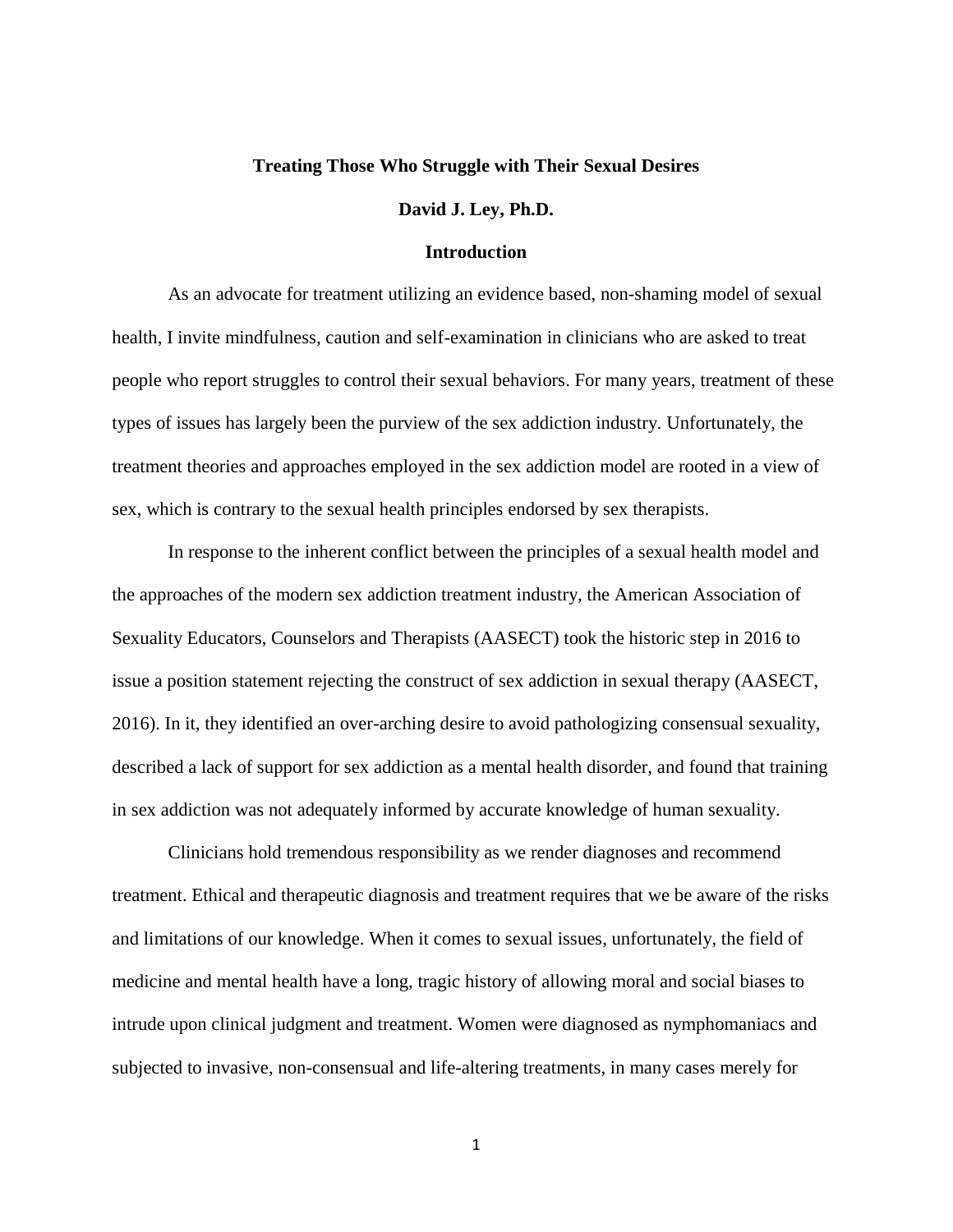admitting that they liked and wanted sex (Groneman, 2000). In the first edition of the American Psychiatric Association's Diagnostic and Statistical Manual, masturbation itself was diagnosable as a mental illness, under the code 317.1 (APA, 1952, p. 97). Healthcare is susceptible to influence by social and moral sexual concerns, and that influence can and has resulted in malpractice and harm to innocents. We are ethically compelled to exercise extreme caution as we diagnose and treat issues that present as sexual behavior problems, understanding their history and context, and modifying our approaches based upon new data. To ethically support patients, it is critical that our treatment of sexual behavior problems be grounded in a foundation of sexual health, rooted in an affirmative model, and address individuals in a holistic, comprehensive manner.

# **Historical Context of Sex Addiction**

The concept of sex addiction was introduced into the modern lexicon in the late 1970s and 1980s. Early proponents of the concept framed homosexuality itself as an addiction, and the sex addiction movement has a long history of describing non-monogamous and nonheteronormative sexual behaviors as pathological (Reay, Attwood & Gooder, 2015). The AIDS crisis of the early 1980s contributed to significant changes in the perception of male homosexuality, bisexuality, and sexual promiscuity. Countless gay and bisexual men reacted to the AIDS crisis by perceiving their struggles to exert control over their sexual desires as a disease. These men identified as sex addicts, and some even became sex addiction therapists, as ways to try to increase control over their socially-condemned sexual desires, and to share this method with others (Kort, 2015). In a current, very large, nonclinical sample, LGBTQ individuals were the largest group identified as "at risk" for diagnosis, using criteria based on the Hypersexual Disorder construct (Bothe, Bartok, et al., 2016). Hypersexual Disorder was a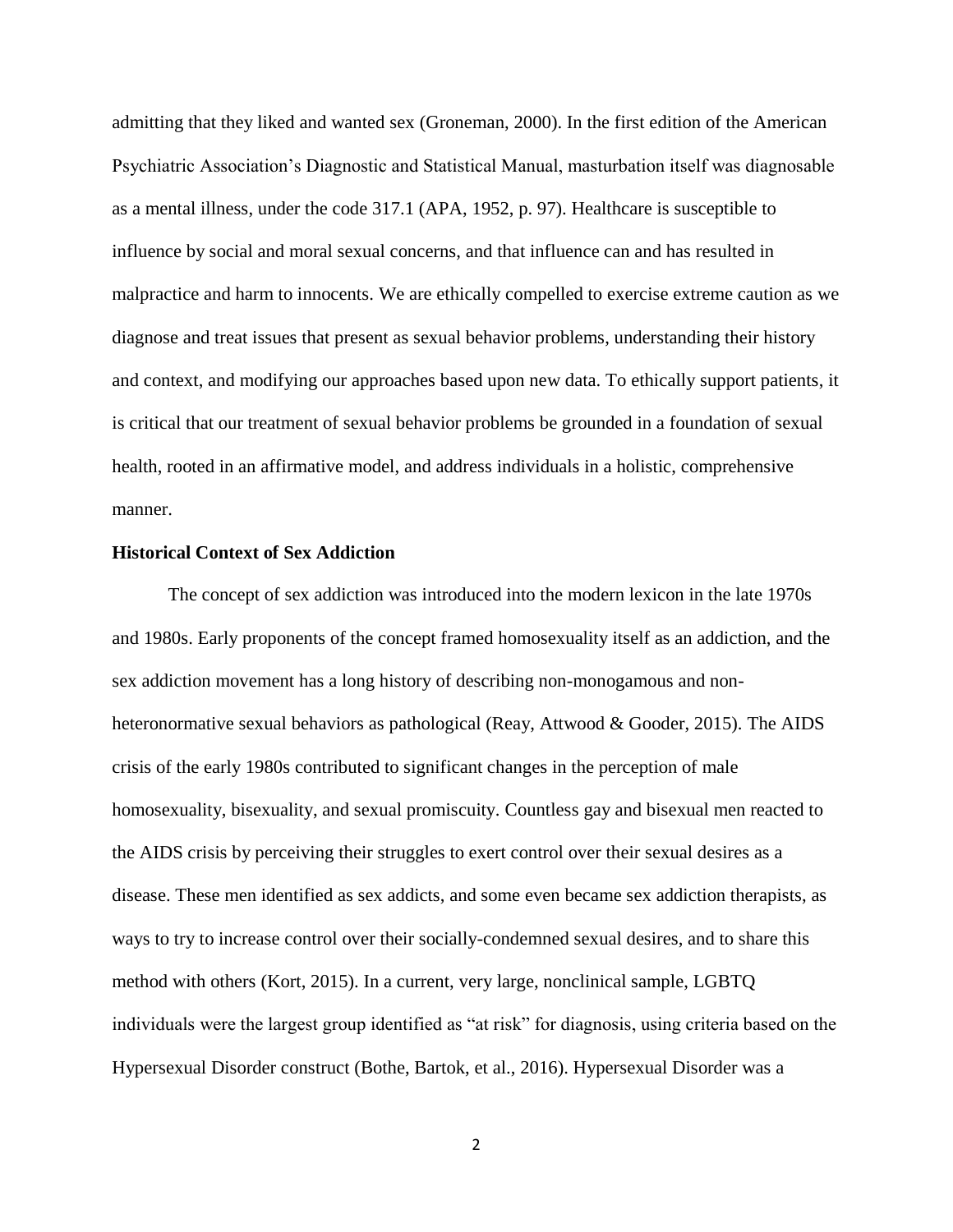proposed diagnosis in the Diagnostic and Statistical Manual (DSM)-5, but was ultimately rejected by the APA, due to concerns about risk of over diagnosis (Reid & Kafka, 2014). Throughout the sex addiction clinical literature, gay and bisexual sexualities are commonly identified as problematic. Expectations of monogamy, and condemnations of casual sex underlie clinical judgments of sexual practices, which are, in many cases, part of LGBTQ culture and communities, with no clear evidence that these practices are indeed harmful.

What is commonly called sex addiction is a label without explanatory power applied to a heterogeneous group of people and problems (Cantor, et al, 2013). There are countless terms applied to this behavior, including sex addiction, sexual impulsivity/compulsivity, hypersexual disorder, nymphomania, satyriasis (excessive or abnormal sexual desire in a man), erotomania (delusion of another person being infatuated with them). The field uses varying theories of etiology and diagnosis, each generating its own school of thought and approach. These terms and theories shift over time, largely in response to social shifts towards sexuality. These idiosyncratic approaches have inhibited evaluation of the underlying principles in these issues, and promote treatments for which there is no evidence of effectiveness in the area of sexual problems (e.g. Grubbs et al., 2015b; Reid, 2013).

This is a critical point for clinicians to understand. There is a dearth of evidence that treatment for sex addiction has a positive effect, diminishes problematic symptoms, improves quality of life or resolves relationship conflicts over sexuality. Traditional sex addiction treatment is almost entirely based upon concepts of 12-step group treatment, a model based largely upon religious concepts, not clinical ones. Recent work suggests that 12-step treatments may have a positive effect in fewer than 10% of people referred, and may potentially have a harmful effect in many people sent to such programs (Dodes & Dodes, 2014; Fletcher, 2013).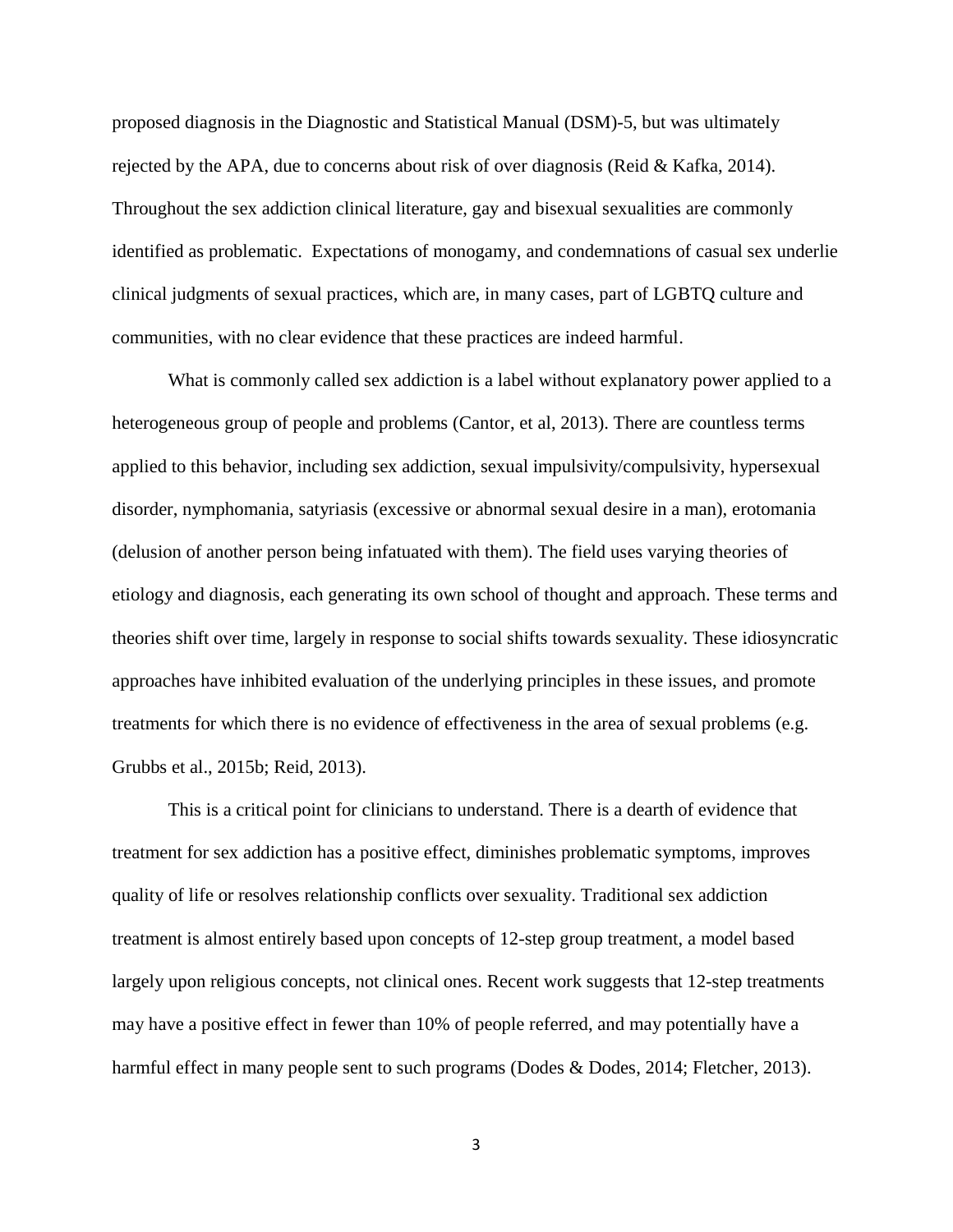Sex addiction treatment programs and therapists often incorporate a variety of treatment and assessment methodologies, without an overarching theoretical framework. None of these treatments are clinically supported for such problems.

Clinicians frequently ask, "Well, what SHOULD we call it then?" I suggest that this search for a single label may be misleading. The terms used in this debate do matter, as the terms guide and define theories and interventions. Currently, terms such as "compulsive sexual behavior" (CSB) or "out of control sexual behavior" (OCSB) are growing in popularity, representing a rejection of the dominance of the sex addiction model. The term compulsive implies theory and etiology from anxiety disorders, where compulsions are behaviors engaged in to seek relief from intrusive thoughts and related anxiety. Unfortunately, without adequate distinction of compulsive sexual behaviour from compulsions in anxiety disorders, inappropriate and unsupported comparisons may be implied.

Out of control sexual behavior is the term suggested by Braun-Harvey and Vigorito (2016, p. 28), who acknowledge that what they are describing is the subjective feeling of being out of control, as opposed to behavior that is actually uncontrollable. The nuance of this distinction may be lost in layperson discussions, and terms such as under-controlled or diminished control might convey some of the missing elements of perception and choice (Reid, 2016). It is unlikely that any single term is ever going to be adequate or effective in describing such a wide range of heterogeneous behaviors with complex, interacting motivations and effects.

These sexual behaviour problems may be indicative of other problems, or may simply be symptoms of other issues. Numerous studies suggest that sex and pornography use are ways in which males attempt to cope with negative emotions (e.g. Wright, 2012). A 2016 European study of self-identified sex addicts found that 90% had a diagnosable psychiatric disorder, most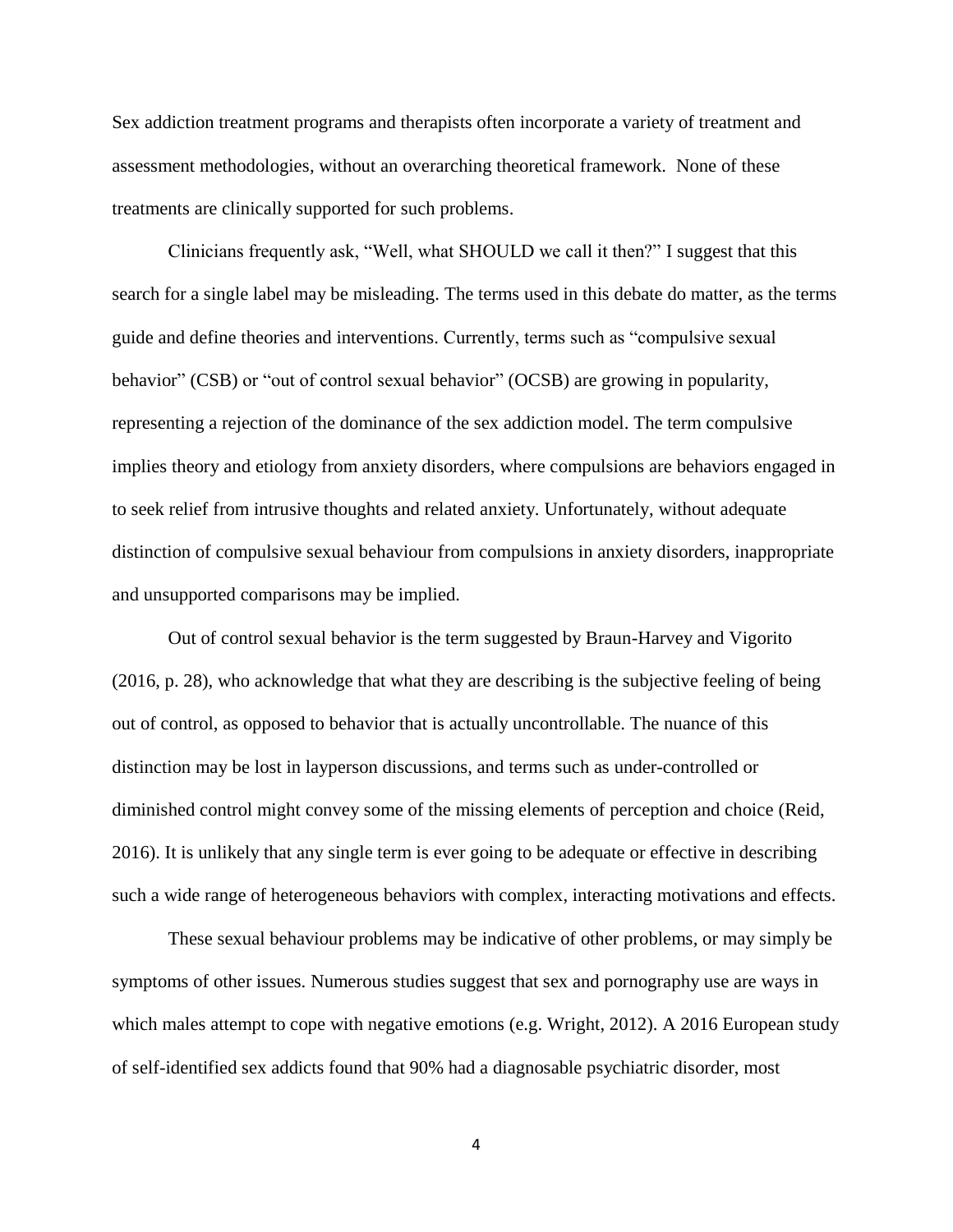commonly mood or anxiety disorders, and that 60% had at least one diagnosable paraphilic disorder (Wery, et al., 2016). A common symptom of paraphilic disorders is extreme sexual preoccupation and high levels of sexual behaviors, focused on interests other than physical interaction with phenotypically normal, consenting and mature individuals. Unfortunately, this sexual preoccupation and drive may be mislabelled as sexual addiction, without clinical acknowledgment of the other sexual symptoms. In this chapter, I ultimately argue that it is the job of treating clinicians to conceptualize these behaviors at deeper, richer levels than a single term can capture. Sexuality is a heterogeneous, complex, highly over-determined behavior that includes a bewildering, ever-evolving range of experiences and desires. A clinical or diagnostic approach towards such varied phenomena must be equally complex. The effective and informed sexual health clinician approaches these issues in an individualized manner which identifies and addresses underlying mental health problems, sexual disorders, moral conflicts or relational conflicts, which are contributing to the current reports of sex-related problems. Sexual behaviour problems, which may lead to people seeking treatment, are best seen as symptoms of varied problems or conflicts, rather than the problem itself.

It is important to attend to the sometimes extreme consequences and risks attributed to sexual behaviour difficulties, ranging from exposure to sexually-transmitted infections, to spending large amounts of money. Unfortunately, while evidence grows about the numbers of people who feel distress over their sexual desires, there remains relatively little non-anecdotal data about the prevalence and severity of such consequences in this group, compared to the population at large. These findings suggest that, at this time, clinicians may be most effective by directing clinical interventions towards the distress associated with difficulty controlling sexual urges (Dickenson, Gleason, Coleman & Miner. 2018).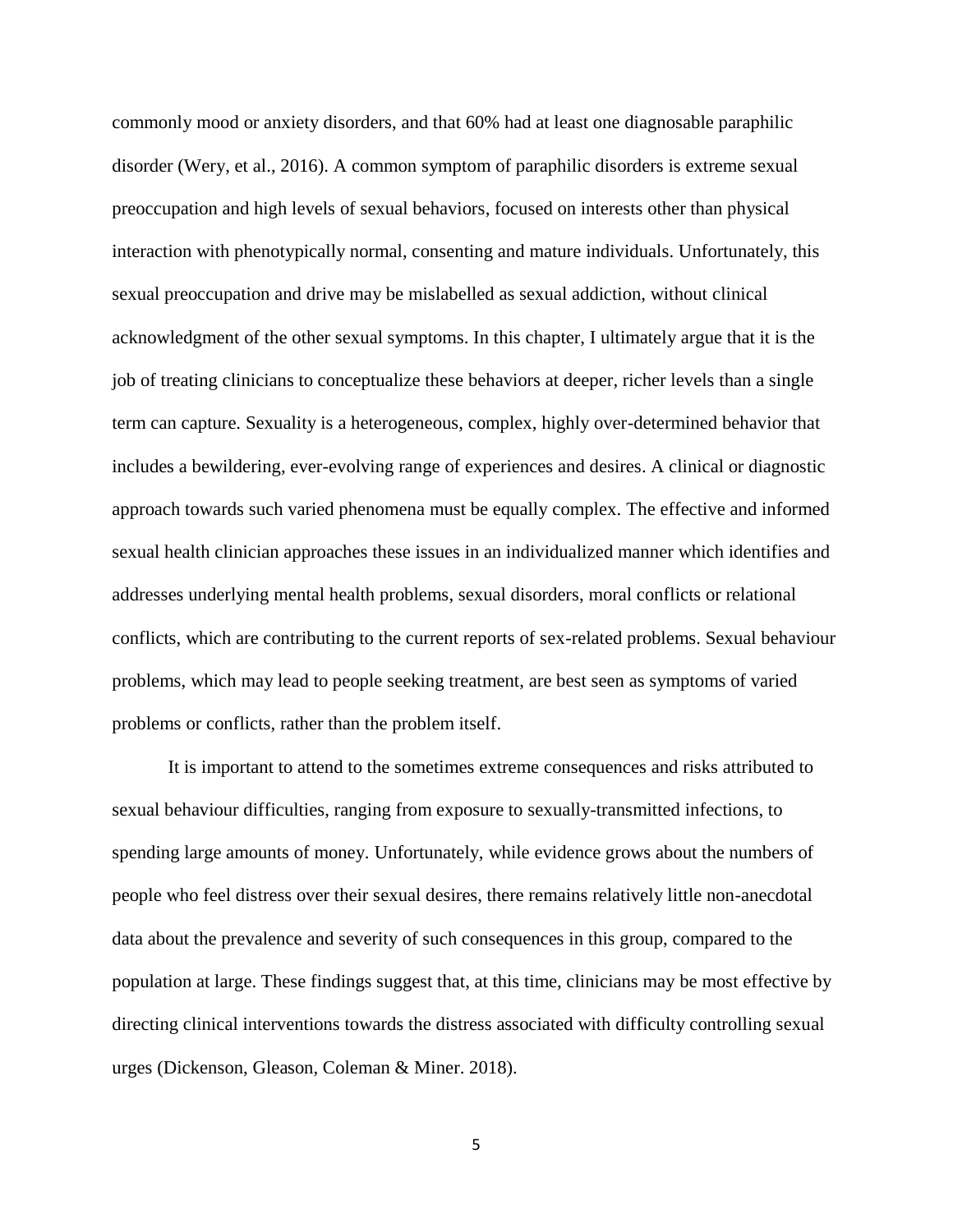# **Researching Subjective Difficulties with Sexual Self-Control**

Those reporting difficulties controlling their sexual behaviors do not appear to engage in more frequent sexual behaviors than others. Sex addicts are seen by others and by self-report as having executive function deficits in areas such as impulsivity and self-control, particularly in regards to their sexual behavior, though neuropsychological testing has revealed that sex addicts may demonstrate no measurable problems in impulse control or executive functioning, and laboratory research finds that sex addicts display no greater difficulty controlling their sexual arousal (Reid et al., 2011; Winters, Christoff & Gorzalka, 2010).

Numerous studies have provided evidence that multiple variables contribute to reports of problems with sexual self-control. Self-identification as addicted to pornography has been found to be predicted by moral conflict and religiosity and not by levels of pornography consumed (Grubbs et al., 2015a). Men labelled as hypersexual or sexually compulsive most often differ from other highly sexual but untroubled men, by being religious, not heterosexual, viewing pornography negatively and holding more negative attitudes about one's own sexuality. The frequency of sexual behaviors does not distinguish these men, from other non-disordered males (Štulhofer, Jurin & Briken, 2015). There i[s](http://www.ncbi.nlm.nih.gov/pubmed/?term=prause+porn) no causal evidence indicating that sexual behaviors result in neurological changes in the brain, as is seen in of the brain scans associated with substance use disorders, and pre-existing neurologically-influenced traits such as libido and sensation-seeking explain more of the variance in self-identified sex addicts' behavior (Prause et al., 2015; Steele et al., 2013).

The use of pornography, particularly via the Internet, has become a central focus of discussions of sexual self-control problems. The ease of access to this material on the Internet has been blamed for a rise in problematic use of pornography, though research suggests that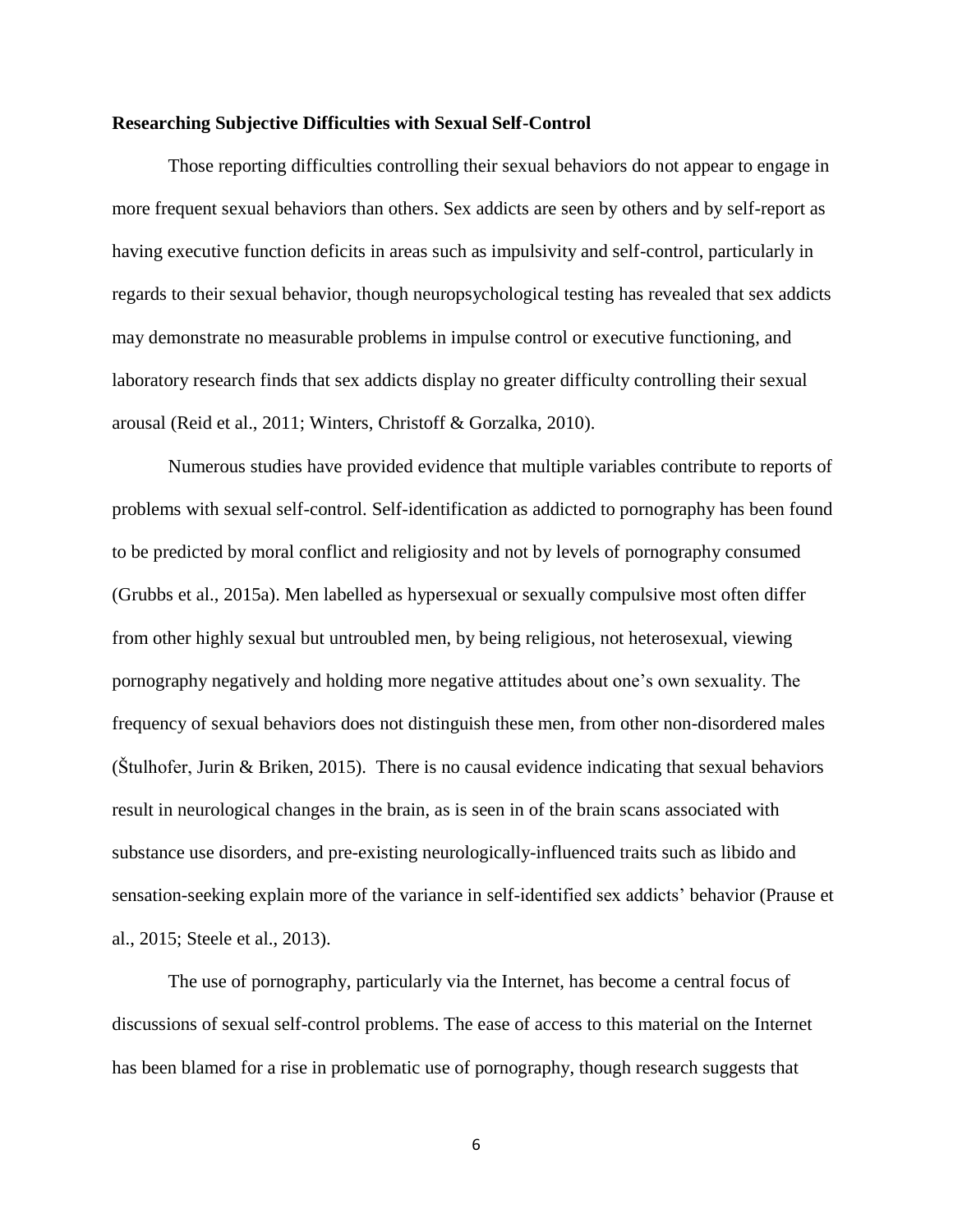variables such as affordability, access and anonymity do not explain variations in use of this material (Byers, et al., 2004). There is a clinical and social assumption that pornography is intrinsically different, in content and effect, from other forms of media and that it has qualitatively and quantitatively unique effects. For instance, in studies which examine reports of problematic use of pornography, "extreme" use of pornography has often been quantified as daily use, and in one representative study, as a mere 17 minutes of pornography use a day, which is far less than average consumption of other media such as television (Wordecha et al., 2018).

A unique, clinically relevant element to pornography use is that it is accompanied by masturbation (Prause et al., 2015). Consumption of pornography typically ends when an individual achieves an orgasm, more so in males (LoPresti  $\&$  McGloin, 2018). Thus, pornography use is best conceived of, as a tool to enhance or facilitate masturbation. Claims of effects of pornography use are better framed as effects of masturbation to pornography, and research finds that the links between pornography and relational happiness are best explained by variance in masturbation, not pornography (Perry, 2018). This leads to the recommendation that clinicians include a person's attitudes towards masturbation in their formulation of an individual's problems related to pornography.

Griffin, et al. (2016) found that when men view their sexual behavior and desires as incongruent with their morals, they are more likely to report under controlled problematic sexual behaviors. Grubbs, Perry, Wilt and Reid (2018) published a meta-analysis of pornography addiction research and concluded that the frequency of use of pornography itself does not predict problems with this medium, but that an individual's religiosity does. They suggest that Pornography Problems due to Moral Incongruence (PPMI) appear to be the driving force in many of the people who report dysregulated, uncontrollable, or problematic pornography use.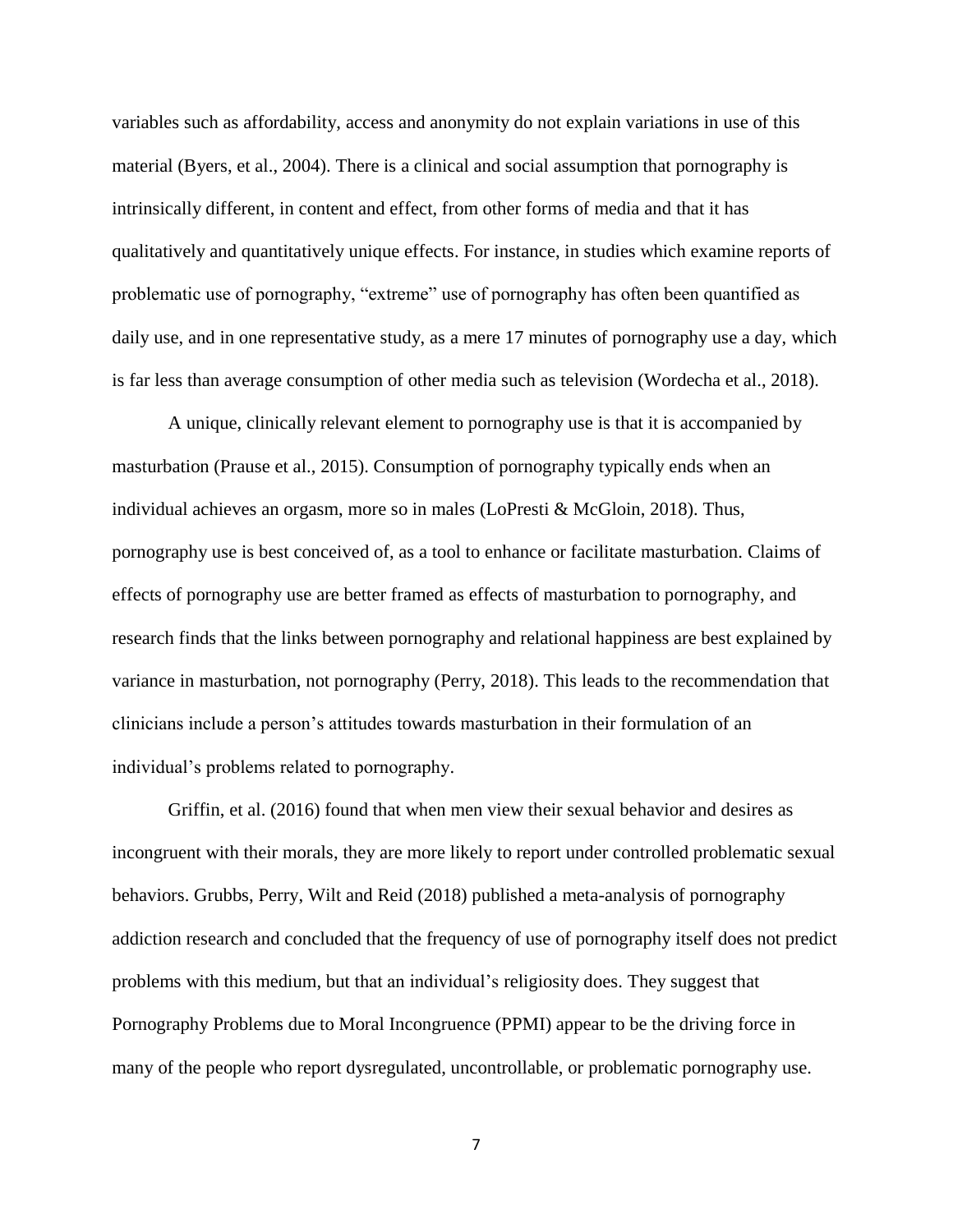Religiousness was significantly predictive of the moral incongruence these individuals felt with their sexual behaviors, suggesting that religiosity and sexual moral conflicts are intrinsically linked. The stronger the moral conflict an individual felt over their sexual behaviors, the higher the level of difficulty they report feeling in attempts to control their sexual behaviors. Feeling "out of control" of one's sexual urges did not predict higher levels of sexual behavior or pornography consumption, but did contribute to greater feelings of distress over these desires and behaviors. Higher levels of moral conflict over ongoing pornography use predict higher levels of stress, anxiety, depression, diminished sexual well-being, as well as religious and spiritual struggles. In a separate study by Perry and Whitehead (2018), pornography use predicted depression over a period of six years, but only in men who morally disapproved of porn use.

Efrati (2018) found that attempts by religious individuals to suppress sexual thoughts actually led to an increase in these sexual thoughts. He suggested that when a religious individual attempts to suppress their sexuality in order to be virtuous, it might, paradoxically, increase the frequency and intensity of these sexual desires and thoughts. More religious individuals may exert more effort in their sexual suppression, thus furthering the intensity of this rebound effect. This spiralling problem may then result in feelings of dissatisfaction and dysphoria in life. Belief in God and higher levels of religiosity may increase the degree to which individuals perceive themselves as addicted to pornography, and seeing oneself as addicted to pornography predicts greater levels of anger, low self-esteem, and anger towards God (Wilt, et al. 2016).

Clinically, these varied findings suggest that instead of assessing sexual behaviors or pornography use in people who seek help for these issues, clinicians and therapists may be best served by first assessing a person's religiosity and their moral attitudes about sex, pornography and masturbation. In therapy, instead of trying to change people's porn use patterns, clinicians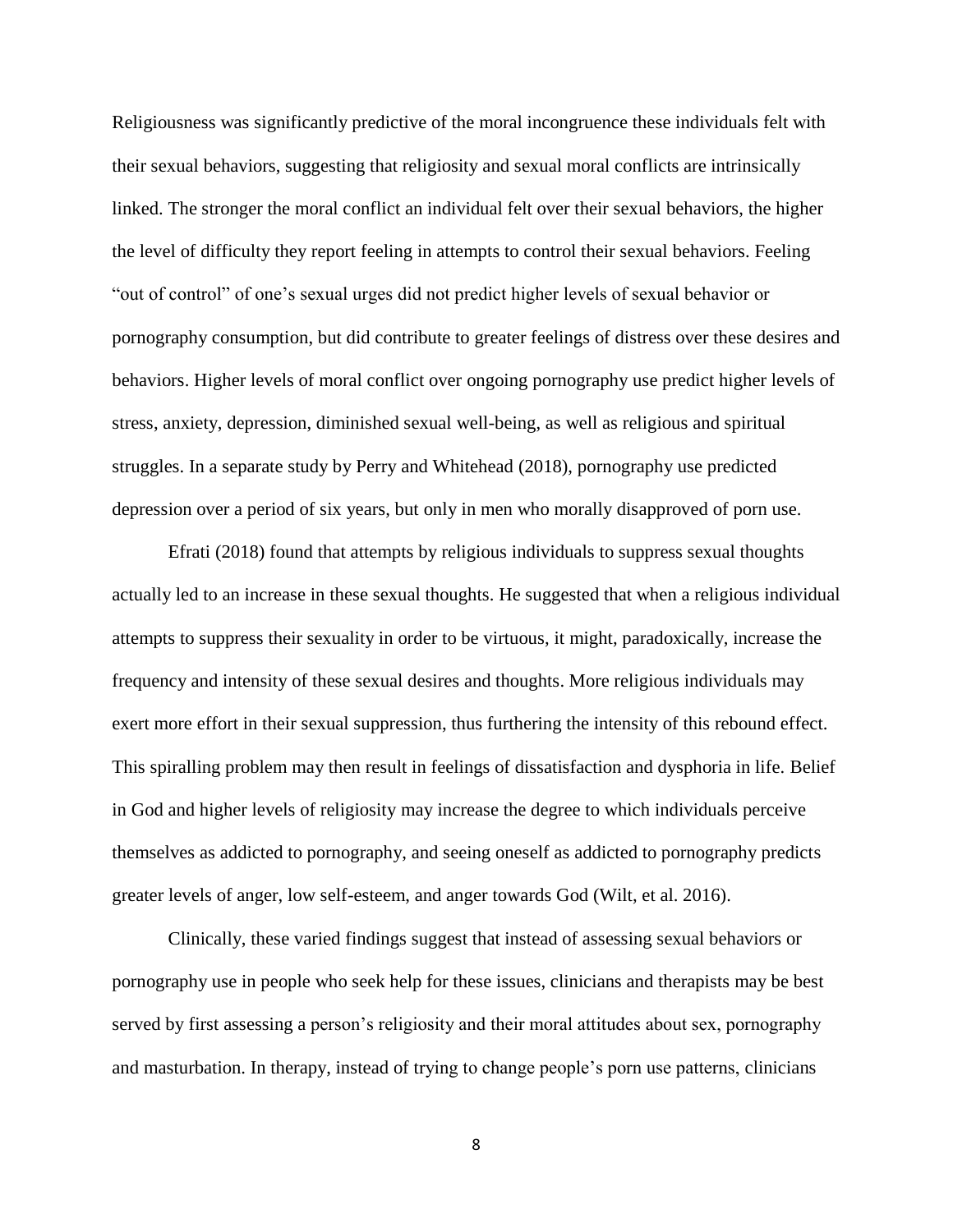may be more effective through increasing self-awareness of this moral conflict and helping patients to make their values and behavior congruent. Conflict between morality and sexual behavior may be resolved by changing one's sexual behavior *or* by changing one's values *or* simply by helping people become conscious and mindful of this internal conflict. Helping people to consciously examine and consider their religious beliefs about sex, masturbation and porn, with modern, adult, self-determining eyes, may help them reduce the pain and suffering caused by this moral conflict. It may be normal for people who are younger and struggling in life to also struggle with managing and accommodating their sexual desires. Rather than suppressing a person's sexuality, a sound clinical strategy may simply be to let time do its work, while the clinician focuses on assisting the patient in improving their life as a whole, developing and enhancing coping skills, personal resources and problem-solving strategies.

Simply assuming the validity of a patient's self-report that they "feel" that they cannot control their sexual behavior is not supported by research, and is not conducive to effective treatment. Braun-Harvey and Vigorito cleverly depict this, saying: "We often illustrate this dilemma with a medical parallel. A patient walks into his doctor's office and says "Doc, I have cancer." And the doctor says, "Well, at least we don't have to run all those tests. Let's start treatment." (p. 57) A Swedish study (Oberg, Hallberg, Kaldo, Dhejne, & Arve, 2017) found only 50% of a small sample of people who self-identified as having "hypersexual disorder" actually met the criteria which had been developed for this proposed diagnosis. Similarly, urologists have described that young males who present for treatment with the self-diagnosis of pornography addiction can be challenging patients, resistant to addressing underlying emotional issues or exploring alternative approaches recommended by the clinician (Reed-Maldonado & Lue, 2016). Unfortunately, disagreeing with the patients' self-diagnosis may result in treatment rejection and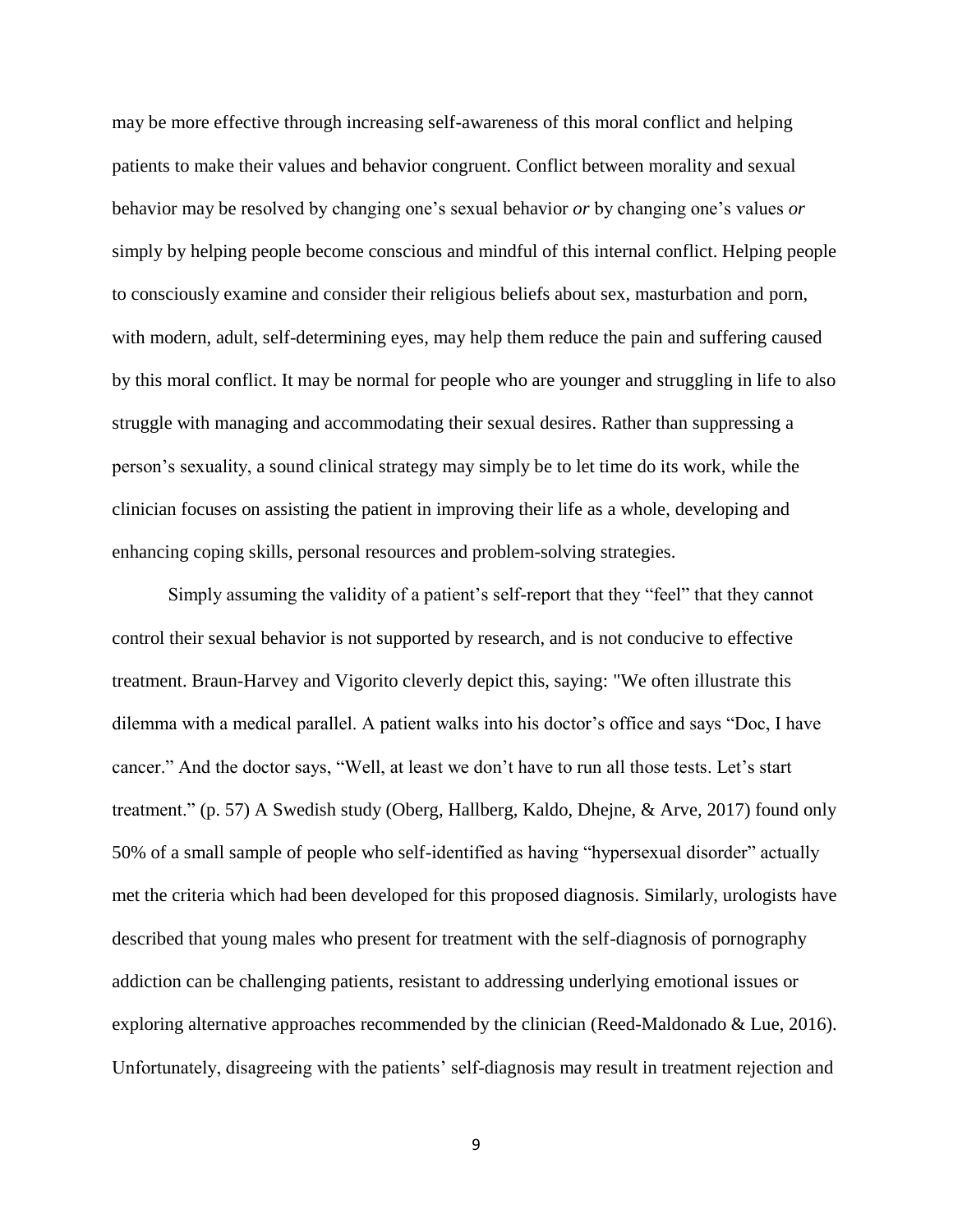patient's "shopping" for a clinician who will support their self-diagnosis. Clinical skepticism in these areas is valuable, so long as it is framed within a caring, empathic and supportive framework.

# **Compulsive Sexual Behavior Disorder in ICD-11**

In 2018, working groups of the World Health Organization proposed inclusion of Compulsive Sexual Behavior Disorder (CSBD) in the  $11<sup>th</sup>$  edition of the International Classification of Disease (Kraus, et al 2018). The ICD is the international coding manual, of diagnosis labels and associated diagnostic codes. ICD-10 includes a diagnosis of "Excessive Sexual Drive," code F52.7, which is subdivided into "Nymphomania" and "Satyriasis." Nymphomania and Satyriasis are antiquated terms no longer accepted as useful or valid diagnoses in most developed health systems, due in part to the long history of sexism and racism embedded in these constructs. Excessive Sexual Drive in ICD-10 does not give a benchmark for determining what is "excessive." The proposed CSBD diagnosis includes greater levels of detail, and is suggested for inclusion as an Impulse Control Disorder, not as an addiction. There is general professional agreement that there is not yet definitive information or data to support the notion that sexuality can be addictive, with similar processes to drugs. (APA 2013, p. 481; Kraus, et al., 2018).

In the CSBD diagnostic description, WHO effectively excluded a significant majority of those who self-diagnose or are in treatment with reports that they cannot control their sexual behaviors. By excluding those people struggling with primary moral conflicts; mood disorders; paraphilic disorders; adolescents, and those who self-identify as having problems due to sex but show no impaired control (such as individuals who self-identify as sexual addicts when their sexual behavior become public and result in scandal or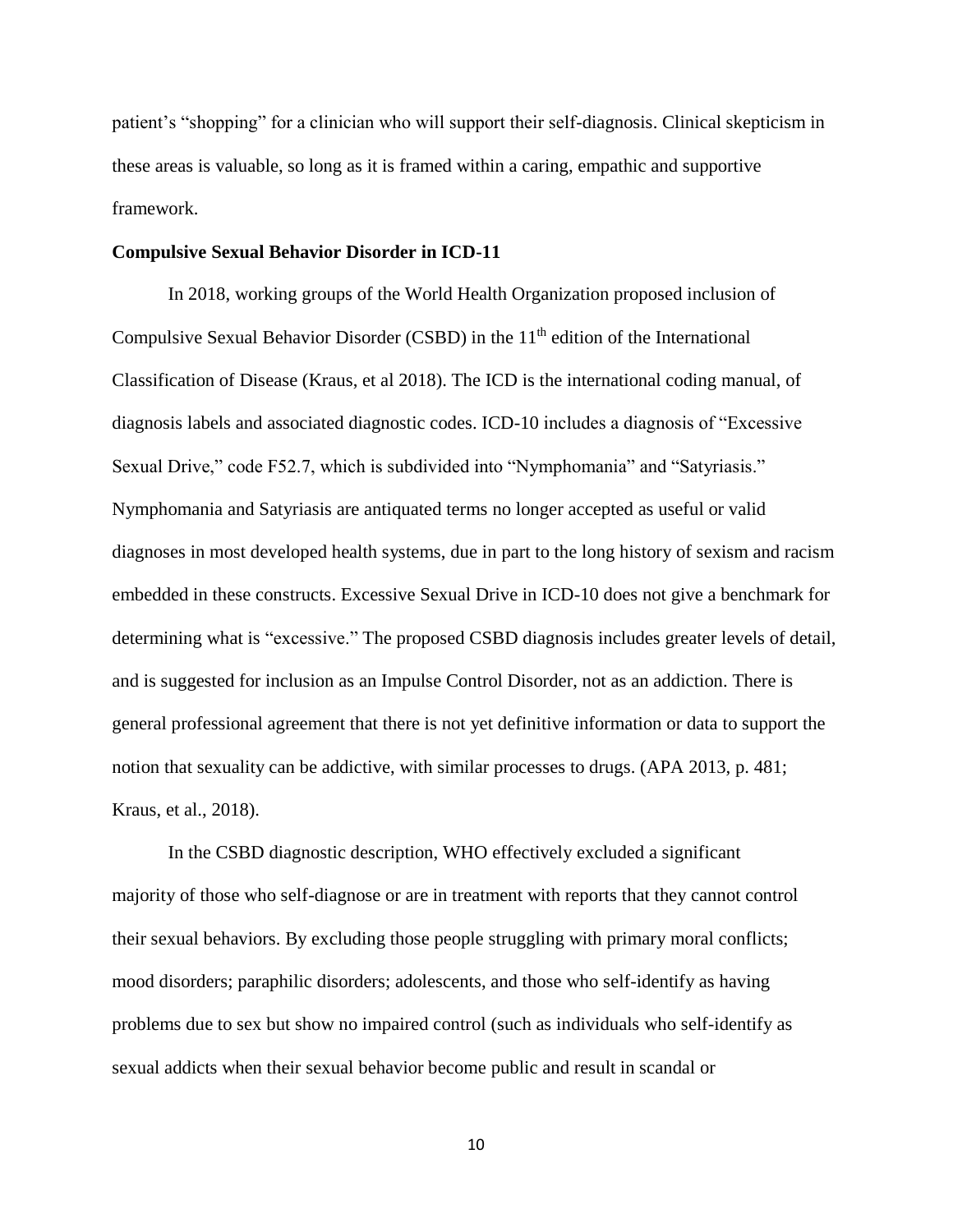consequences) they've potentially ruled out many of the people currently seeking treatment as sex addicts. No research currently offers clarity as to the number or type of individuals who will still warrant this diagnosis after accurate application of these exclusions.

The WHO decision to adopt CSBD may have little impact in the United States, for many years to come. It is likely that the US won't adopt ICD-11 before 2025, without specific legislation (Berglund, 2018). As a result, the CSBD diagnosis will not be billable or formally diagnosable in the US healthcare system for many years, and additional research may further inform that decision. When countries do implement new editions of the ICD, they sometimes do so selectively. In Sweden and Finland, diagnostic codes for paraphilias such as Sadism or Masochism were excluded, based on concerns that the diagnoses were stigmatizing, and reflected moral judgments rather than medical ones (Nitschke, Mokros, Osterheider & Marshall, 2012).

## **Applications to Sex Therapy**

Given this volume of information and research about the various complex issues, which underlie patients reporting (or being described as) feeling out of control of their sexual behavior and desires, treatment must be guided by a thorough and holistic assessment. Simply because an individual describes their sexual desires or behavior as uncontrollable, or blames personal or psychological problems on their sexuality, does not necessarily mean that we as clinicians should assume this self-diagnosis accurate nor render treatment based on this subjective self-report. Attempting to distill all of the above research and history into assessment guidelines, the sex therapist must complete a thorough evaluation, exploring religiosity, moral conflict, mental health, comorbid sexual disorders, sexual satisfaction, sexual orientation, medical history, and the social context of the reported sexual problems. Not all of these components will necessarily result in a clinical diagnosis.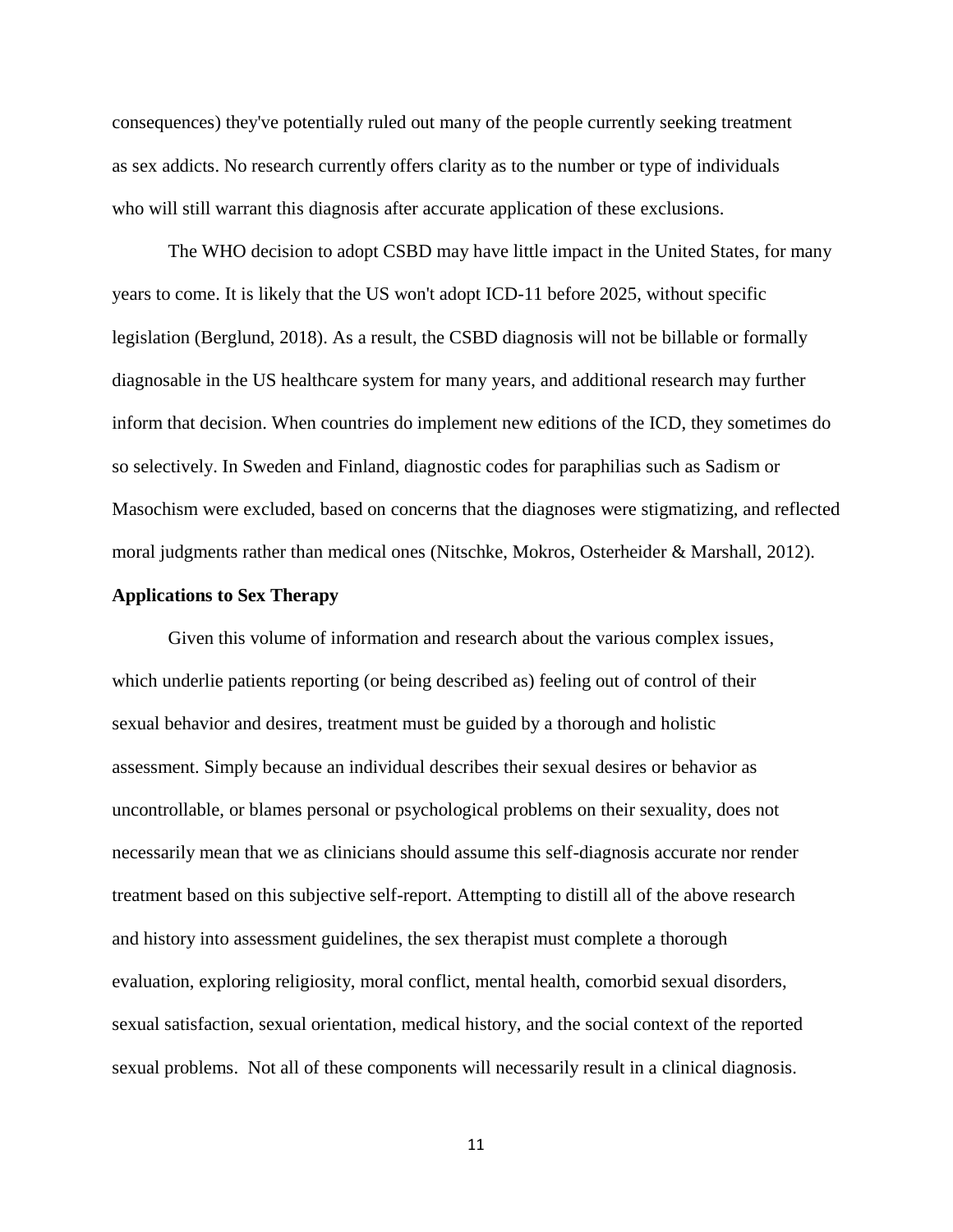As Braun-Harvey and Vigorito (2016) argue, clinicians must consider the possibility that patients sometime seek treatment for behaviors which are actually healthy, and are problematic only because of a conflict, either within the individual or their environment. It is not the role of healthcare to "fix" a condition or behavior, which is healthy. Sexuality is an overwhelmingly positive, beneficial and healthy human behavior. Sexual frequency is associated with a long list of health benefits, including improved cardiac and prostate function, improved relationship quality, increased life satisfaction, and even longevity. Even pornography use is associated with increased knowledge of sexual anatomy, increased sexual novelty within relationships, is experienced as overwhelmingly positive in subjective reports, and is even associated with decreased rates of sexual violence within societies. (see Whipple, 2007 for benefits of sexual expression.) The following research demonstrates personal and social benefits of pornography exposure to sex (Hesse & Pedersen, 2017; Diamond, 2009; Hald and Malamuth, 2008; Kohut, Baer and Watts, 2016; Ley, Prause, & Finn, 2016; McKee, 2007; Štulhofer, Busko & Landripet, 2010; Watson & Smith, 2012).

Clinicians faced with patients reporting problems related to sexuality, reports of problematic high-frequency sexual behavior, and subjective experiences of loss/lack of control of ones' sexual desires or behavior must then ask a core question: Why is a typically healthy behavior associated with problems in this specific individual? This forces the clinician to begin to approach these issues without an assumption of homogeneity, and with a curious, inquisitive, data-driven strategy in order to identify the underlying causes, conflicts and contextual elements which may explain this effect and thus guide treatment.

There are currently no well-normed, well-designed and well-researched assessment instruments that have reached a level of sufficient validity to formally recommend a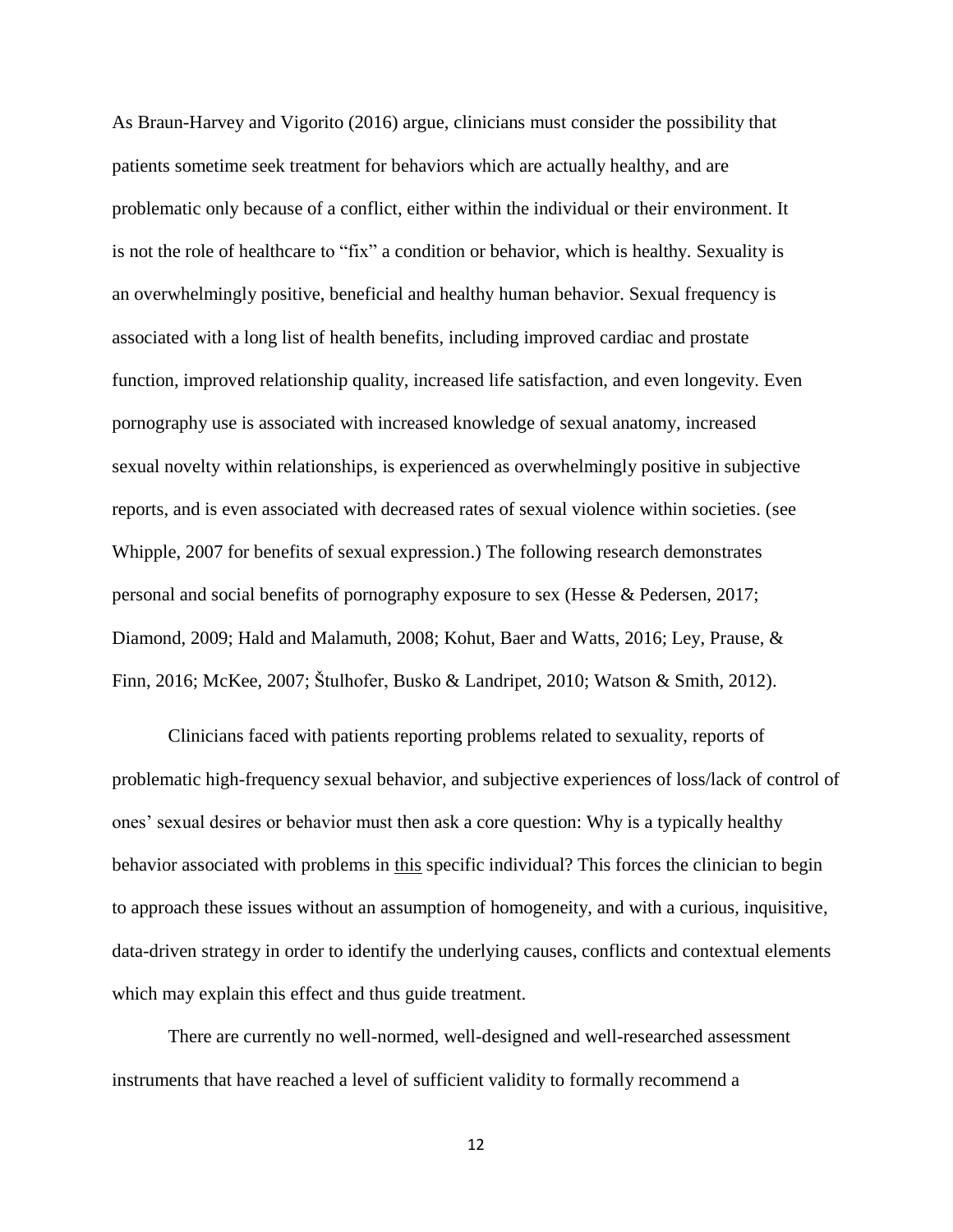clinician adopt them in standard practice. Screening instruments commonly available online in this area may create more rigidity in a patient's self-diagnosis. In my clinical practice with such patients and self-reported problems, I have commonly employed, a variety of clinical instruments assessing issues such as: mood and depression; medical symptoms; sexual sensation seeking; personality characteristics; sexual attitudes and values, and sexual satisfaction. There are measures used in research, and available for free, which assess consequences related to sexual behaviors, and hypersexual behaviors, though these measures are limited by basis upon self-report by individuals who are currently experiencing distress. Any of these assessment strategies may be helpful in developing an intervention approach which seeks to increase a person's insight into their sexual conflicts, and which may decrease their feelings of sexual dyscontrol. These interventions must often include psychoeducational components around sexuality, consistent with the educational foundation of the sex therapy PLISSIT Model (Taylor & Davis, 2007).

# **Assisting in Resolving Sexual-Moral Conflicts**

Religiosity is, according to extant research, the best predictor of a moral conflict over sexuality. Sadly, when people within religious communities seek help for their sexual concerns, they are often encouraged to suppress or "battle" their sexuality, or sent to treatments such as sex or porn addiction programs, where their sexual desires are portrayed as a form of sickness, and the concepts of sexual purity are idealized (Shermer Sellers, 2017). These approaches to sexual experiences and feelings may create a feedback loop of shame, guilt and self-hatred, which, at the least, exacerbate sexual difficulties, or at worst, are the true root of reports of sexual selfcontrol difficulties.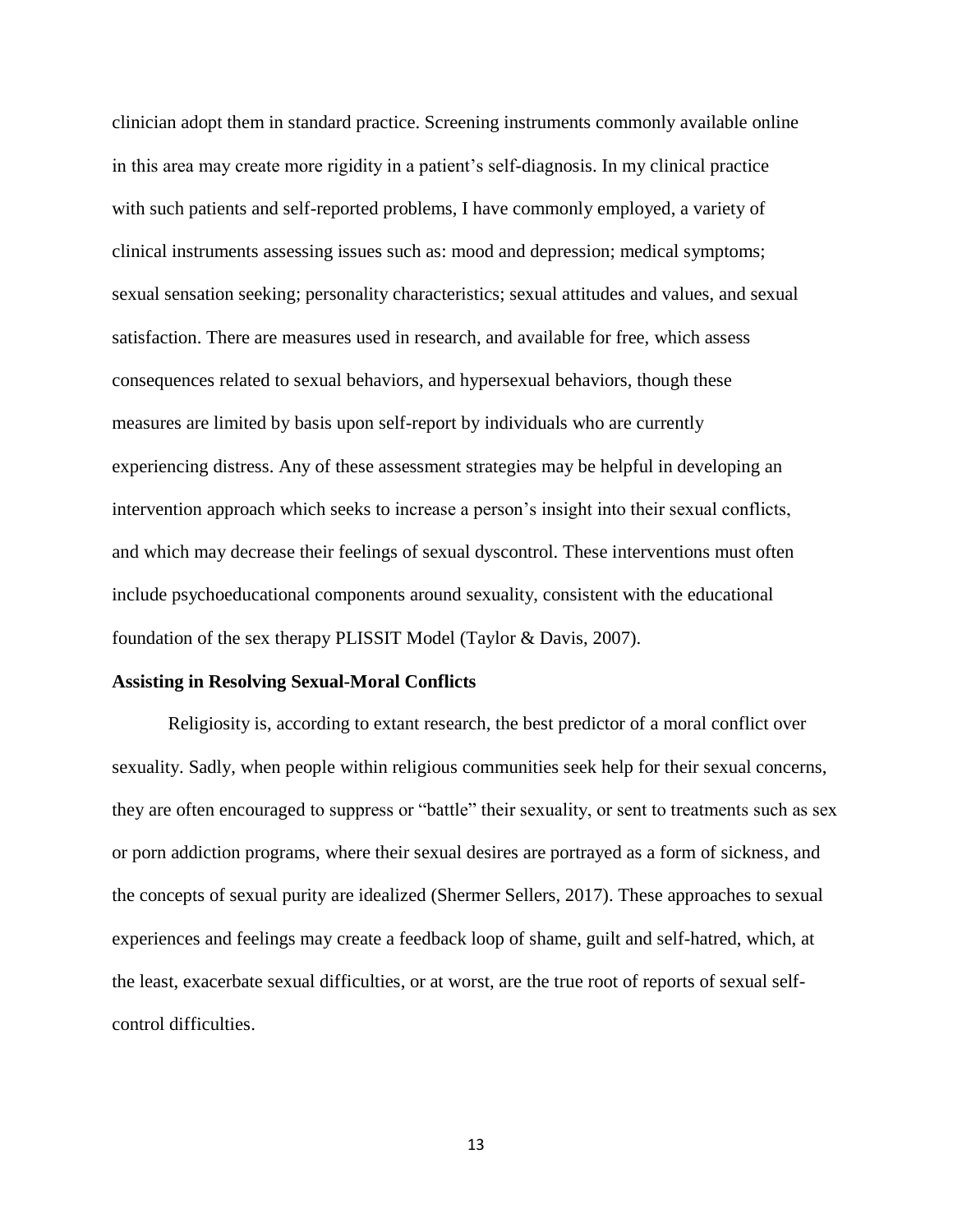Sexual shame is an internalized feeling that ones' sexuality and erotic desires are abnormal and disgusting, and results from interactions with ones' culture, relationships, and selfjudgment (Clark, 2017). People can overcome sexual shame in their lives, without abandoning their religious values and beliefs. Schermer Sellers (2017) suggests ways to assist people develop a new sexual ethic, resolving moral conflicts over sexuality through intentionally developing alternative sexual values. She identifies the core need to help religious people create a new, selfdetermined moral framework for their sexuality, one that they choose and develop as adults, which focuses on intentionality, authenticity, consent, honesty and mutuality. This approach assists people struggling with sexual shame to overcome it, not by rejecting themselves, but instead, by deciding who and how they want to be sexual, from a place of information rather than ignorance. Offering sexual education about the range of human sexuality, sexual diversity, and acknowledging struggles that conservative religions have with sexuality in the world, are ways to empower people to begin making their own decisions about how to integrate their sexual selves, with their spiritual selves. It is only when a person accepts their sexuality as an aspect of themselves, and not something that is external to them, that a person can truly begin to heal from sexual shame. Then, and only then, can they evaluate their sexuality from a position that supports their own health, in a way that promotes healthy sexual values, in their lives, relationships, and even their soul.

It is factors involving moral incongruity or sexual satisfaction, not excessive sexual behavior itself, that contribute significantly to the experience of feeling that one's sexuality is out of control or problematic. Attending to these conflicts must become a central component of a treatment approach for reported difficulties with sexual self-control. An informed clinical approach to the subjective experiences of lack of control is to assist the patient in recognizing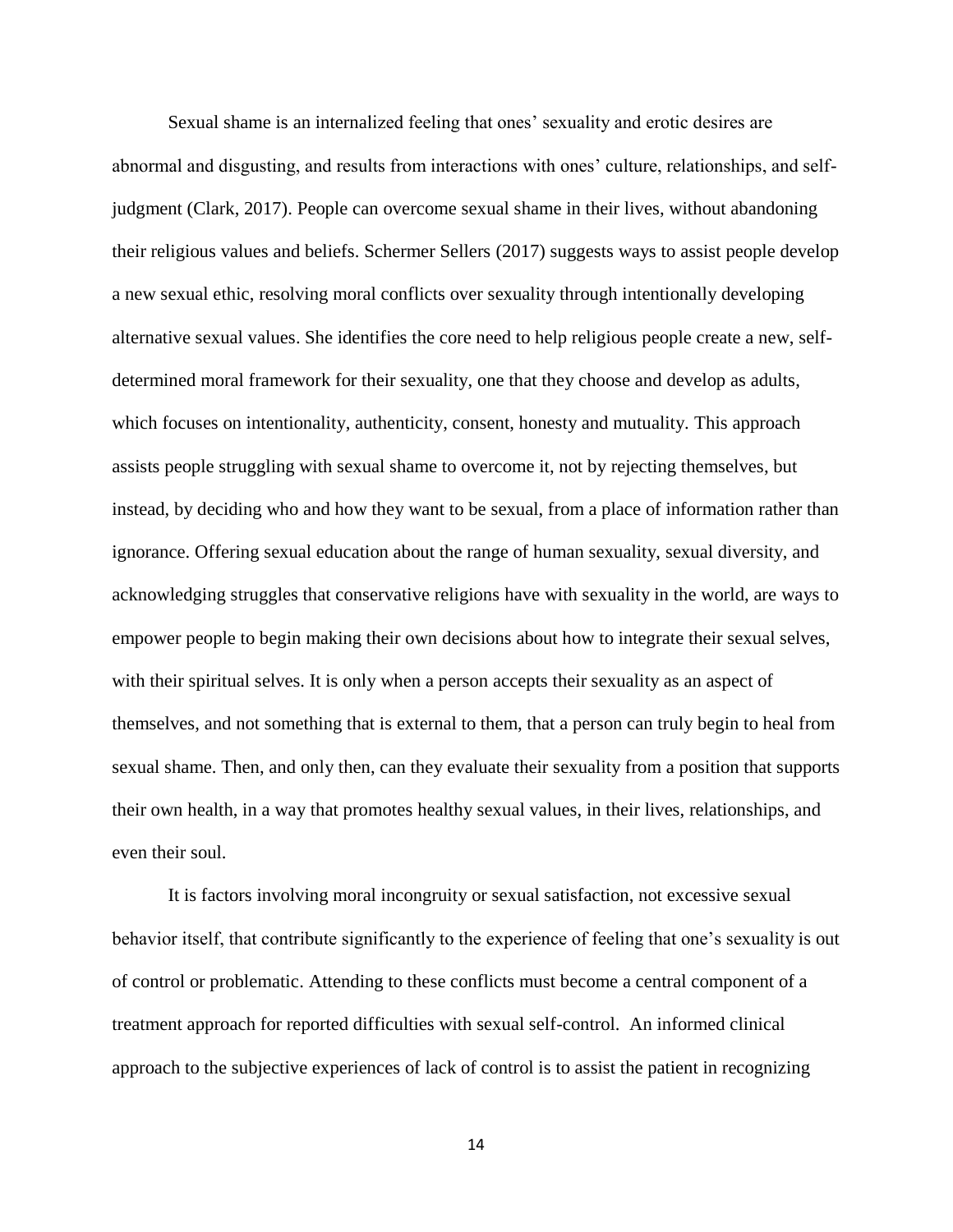that feeling out of control is not the same thing as *being* out of control (Klein, 2012). This then helps to begin separating the sexual behaviour from the feelings about the behavior, and to begin examining the origins and experiences of those feelings, which often directs back to underlying moral or religious conflicts.

Clinically, therapists can help people through application of mindfulness techniques, values sorting exercises, anxiety and mood treatment, motivational interviewing, [education](https://www.psychologytoday.com/us/basics/education) and moral exploration. The conflict here is not the sex itself, though sexual behaviors are often a distracting and tempting target. The problem is that people choose to explore or experience sexuality without ever exploring or resolving their negative moral feelings towards the sex they desire or enjoy. Many religious people simply haven't been prepared with language or ways to understand and explore this conflict, without encountering shame, condemnation or rejection.

Unfortunately, exploring this internal conflict can be difficult. In the experience of myself and many other therapists, many people may be reluctant to explore the idea that their sexual problems stem from a religious-sexual conflict. This resistance may lie in the patient themselves, or in their family, spouse or religious community. Unfortunately, like so many modern issues, the more contradicting evidence we present, the stronger a person's opposition may become. It is best framed as an invitation to a patient to explore and discuss how their sexual values can be consciously and mindfully applied to their understanding of their sexual expression.

#### **Clinical Interventions for Subjective Self-Control Difficulties**

As described throughout this chapter, there is a paucity of research examining the effectiveness of treatments for self-reported difficulties with sexual self-control. Effective healthcare treatments should ideally be guided and informed by evidence and research, and must adapt and change as information grows. This facilitates better outcomes, prevents potential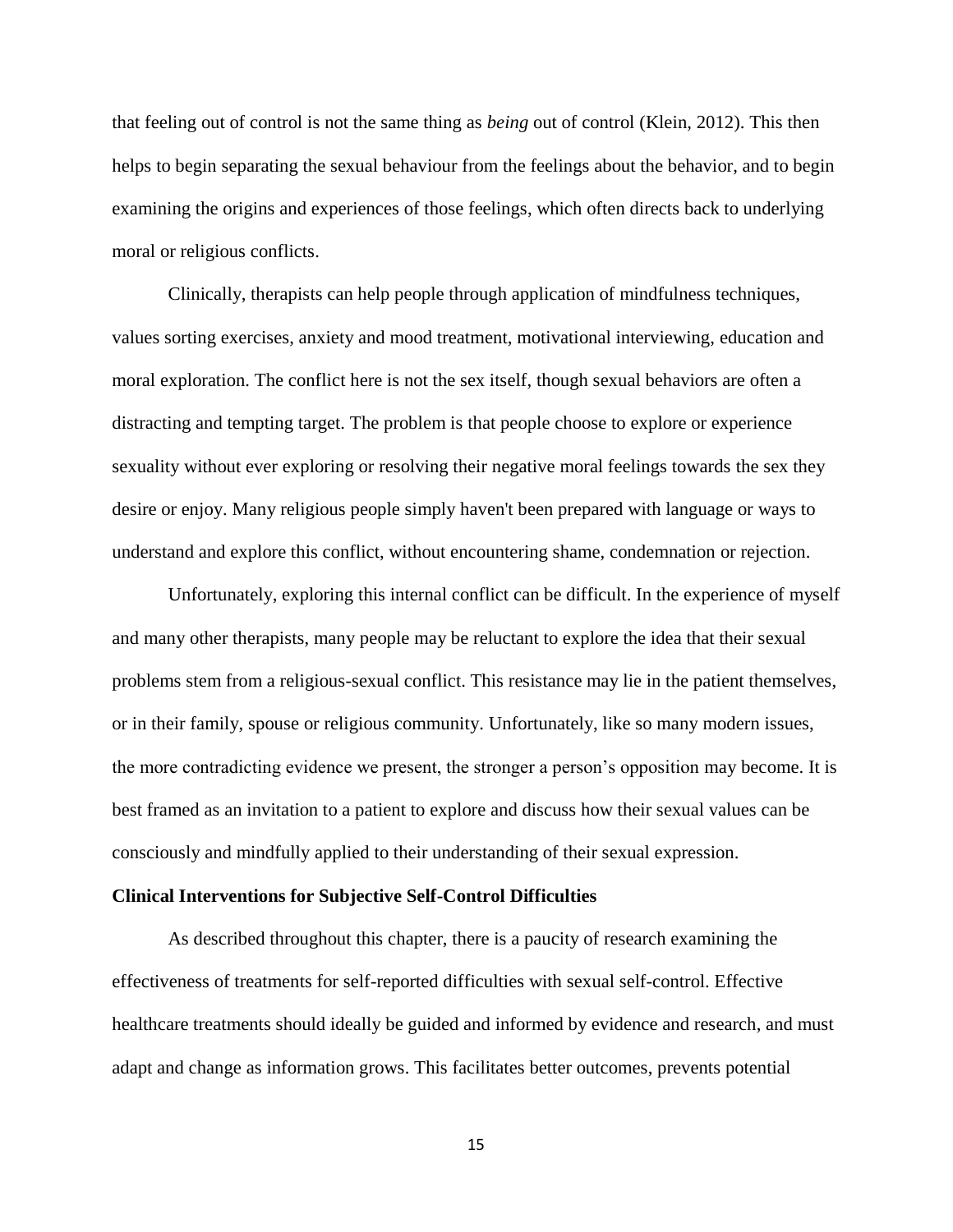harms, increases the efficiency and cost-effectiveness of services, and is an ethical requirement of licensed practitioners. Unfortunately, this is an area where there has been extremely little research, due largely to the stigma associated with sexual problems, and with the previously unchallenged dominance of the sexual addiction model. However, with increased attention to the issues described in this chapter the focus of research is beginning to change.

Cognitive behavior therapies with individuals who are identified as hypersexual have shown some evidence for success (Hallberg, et al. 2017) Cognitive behavioral therapy, with its attention to harm reduction, reinforcement, planning, and cognitive distortions offers, in my opinion, some of the most hopeful interventions for addressing sexual problems, by assisting the individual in reframing this problem as a behaviour, as opposed to a character flaw. Challenging cognitive distortions around sexual behaviour offers opportunity to see the behaviors in different ways, and to create opportunities for change, in behaviour and attitudes

Acceptance and Commitment Therapy (ACT) (Hayes & Strosahl, 2004) and the strategies of Motivational Interviewing (Rollnick & Miller 1995) offer compelling approaches to help patients recognize the ways in which their distress is related to their struggles to control their inner lives, thoughts, feelings and desires. In these models, clinicians help patients acknowledge that their efforts to control a behavior may worsen their distress, and be less effective than enhancing commitment and motivation towards change. These approaches offer potential clinical value through their non-judgmental approach to the behavior, such as sex, and their strategies for acknowledging the complex values and motivations that underlie complex behavior.

The approaches above stand in sharp contrast to 12-Step groups, which utilize a core addiction model, based upon an assumption of disease and pathology, and was originally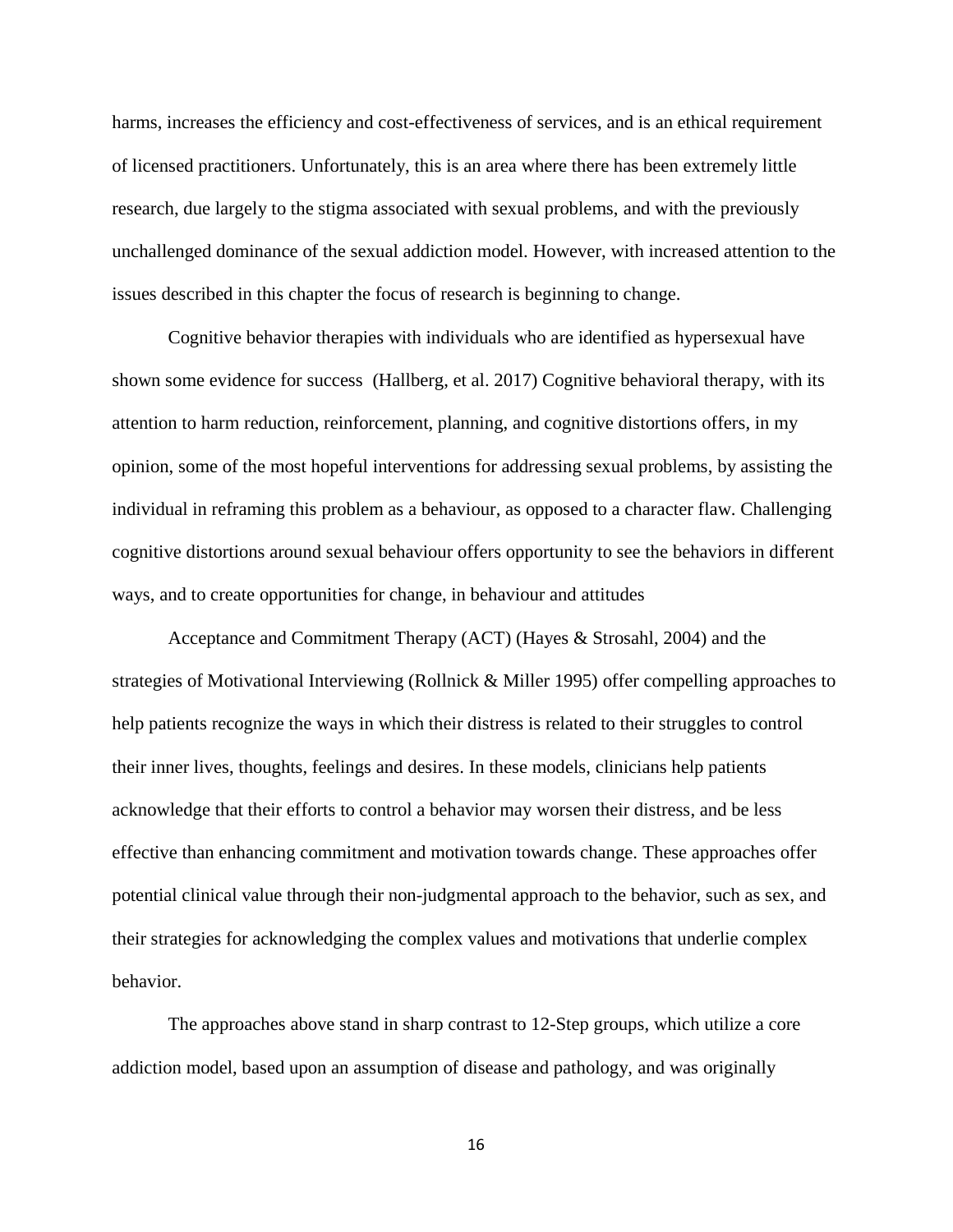designed to provide help to individuals struggling with drug and alcohol problems. This model has proliferated into a variety of non-substance related problems though no current research supports the effectiveness of 12-Step approaches for sexuality issues. 12-Step groups are inherently based on spirituality, and non-religious patients may find these groups uncomfortable. There are many different sexuality-focused 12-Step groups, and some have explicit heterosexual and monogamy-based expectations which LGBTQ patients may experience as shaming and harmful. Unfortunately, in many areas of the country, patients may not have access to different groups nor an ability to select ones with which they may encounter fewer difficulties. Clinicians may do well to educate patients about these issues to support informed choices.

There are increasing references in clinical literature to the use of psychotropic medications to treat sexual behavior problems (Efrati & Gola, 2018). These include the use of anti-depressants such as SSRI's or other centrally acting medications, which may sometimes help in in reducing urges to engage in sexual behavior. The cost/ benefit analysis of side effects will need to be discussed in treatment. Most of these medications are used "off-label" or not designed specifically for distressing sexual symptoms. When used to treat underlying disorders, they may be appropriate. Application of these pharmaceutical treatments, in the absence of a thorough assessment to identify the complex factors contributing to self-reported sexual control difficulties, is fraught with ethical and clinical concerns.

# **Case Descriptions**

I find it effective to illustrate a nuanced, sexual health-informed approach through offering case examples. The below descriptions offer snapshots of the individualized, strengths-based strategy for which I advocate.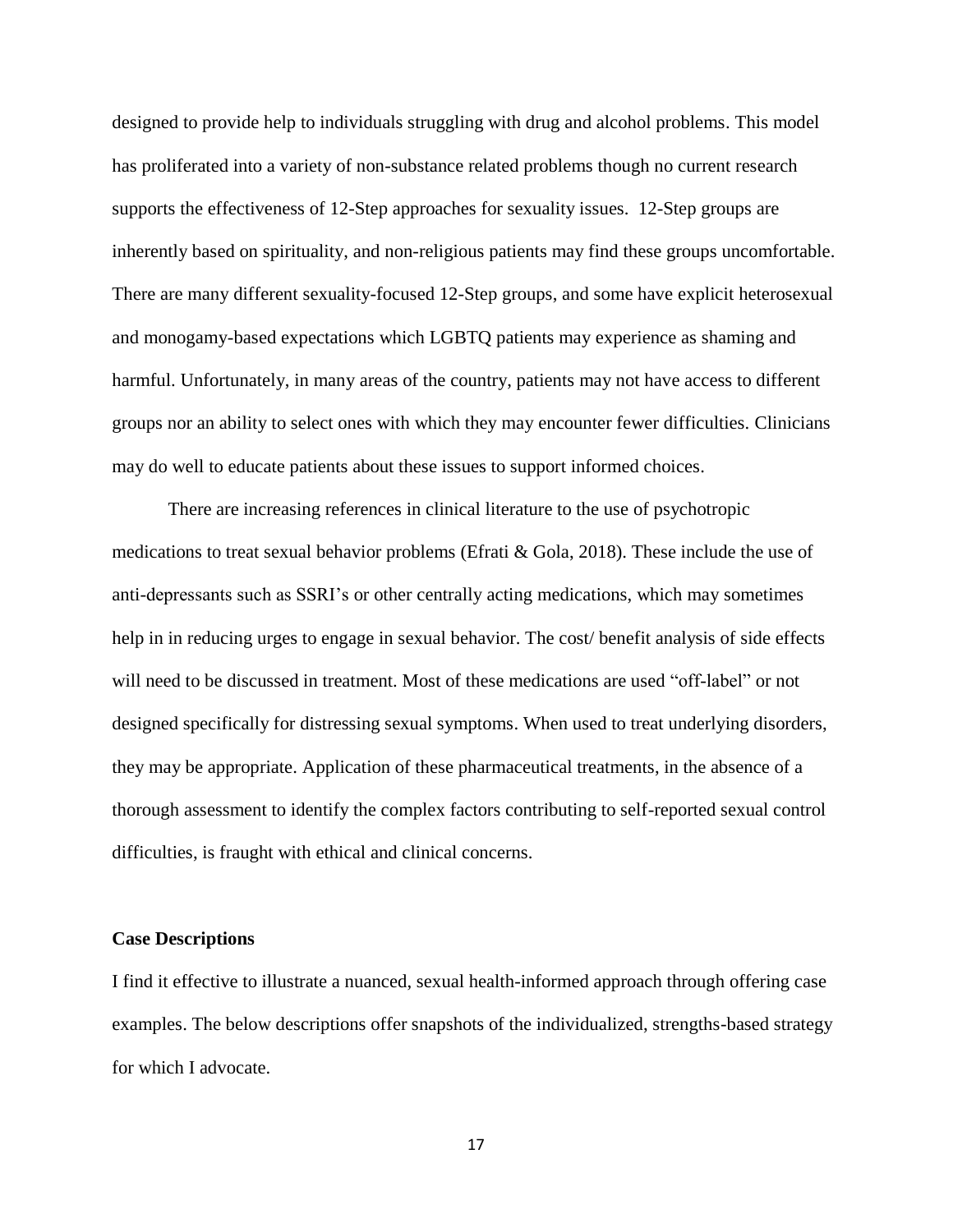Jerry: Jerry was a 32 year-old male who came to me for treatment, self-identifying with concerns that he was addicted to porn. His wife suggested he seek treatment, as she was upset at him choosing to masturbate to porn, rather than have sex with her. This is, in fact, a common report and issue identified in much literature. However, this case involved many more factors, as opposed to just porn. For instance, further assessment identified that Jerry and his wife worked different shifts; Jerry during the day, and his wife at night. When his wife came home from work, interested in sex, Jerry was in bed, tired, needing sleep for the next day. They'd never communicated or negotiated about scheduling sex to accommodate their work schedule. Jerry and his wife were also distressed that he sometimes lost his erection during sex, though he shared he had no difficulties during masturbation to porn. This, clinically, led us to acknowledge a significant physical health issue: both Jerry and his wife were clinically obese. Missionary-style sex, his wife's preferred position, was extremely physically challenging for Jerry. Better nutrition, health and exercise, as well as permission and encouragement to explore other sexual positions which might accommodate their bodies, helped the couple to experience more pleasurable sex with decreased erectile concerns. Finally, I helped Jerry and his wife discuss how frequently each was interested in sex. While Jerry was interested in sex 3-4 times a week, his wife was interested in sex about twice a week. They negotiated a discussion, which they'd never had previously, which led to a mutual agreement about the frequency of sex and masturbation, leading ultimately to successful resolution of treatment.

**Roger:** Roger was 53 year-old male who was referred to me, having been diagnosed as a sex addict by his wife, two former therapists and their pastor. Roger had been married to his wife, his only marriage, since they were in their early twenties, having married in 1987, at a time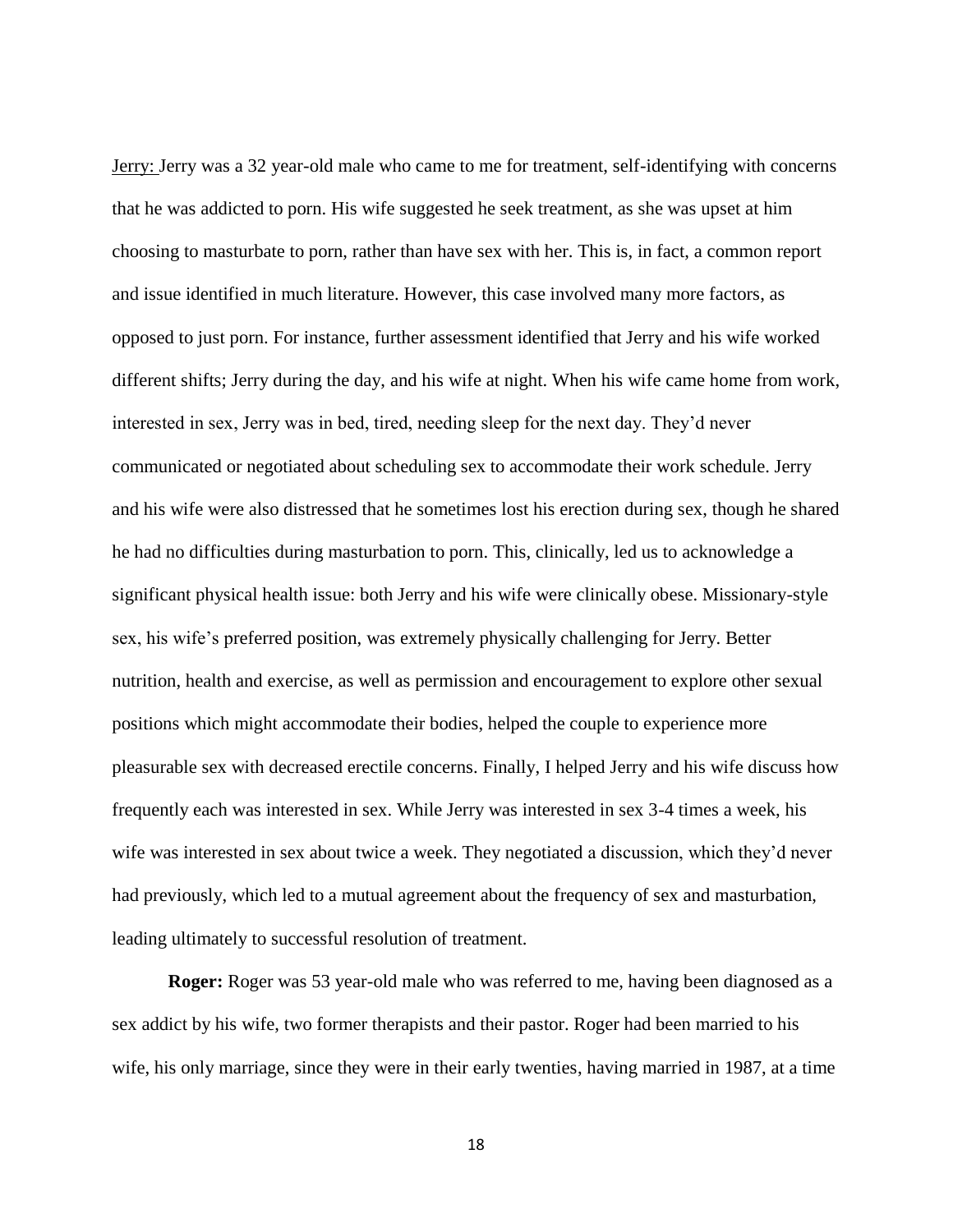when both were afraid of contracting HIV, particularly Roger who had a history of same-sex behaviors. Throughout their marriage, Roger struggled with infidelity and control of his sexual behaviors. He'd been caught multiple times engaging in casual sex through personals ads, going to adult bookstores and engaging in unprotected sex with other males, and had recently lost his job, caught viewing pornography at work. Roger had very high levels of depression and sadness, feeling extraordinary levels of shame over his inability to control his sexual desires and had contemplated suicide on multiple occasions. During our first session, I asked Roger what kind of pornography he was caught watching, and he described that it was gay porn. In fact, all of the sexual behaviors reported by Roger, identified as evidence of his sex addiction, were with other men. With education and assistance, Roger identified in therapy that he was a bisexual male, who was, at this time in his life, more interested in sex with other men, than with women. But, Roger was not at all interested in a romantic relationship with other men, and was only interested in a loving, romantic connection with his wife. However, throughout their marriage, Roger's wife had shamed and punished him, whenever she became aware of him being interested in other men. Our therapy then shifted direction from his past treatments, from attempting to control or change Roger's behaviour, to helping him to acknowledge and accept his bisexuality, and to see his sexual thoughts towards males as a normal and healthy part of his identity. We used cognitive behavioural strategies to address Roger's depression, increasing his exercise, self-care and attention to the ways in which he thought about himself and his sexuality. As we did so, Roger gained increased feelings of self-control over these sexual thoughts and desires, as he accepted them, as opposed to attempting to suppress and eradicate them. Roger was still a person in a mixed-orientation marriage, faced with the contemplation of infidelity, attempting to negotiate a consensually non-monogamous relationship, or ending the marriage. These were complex,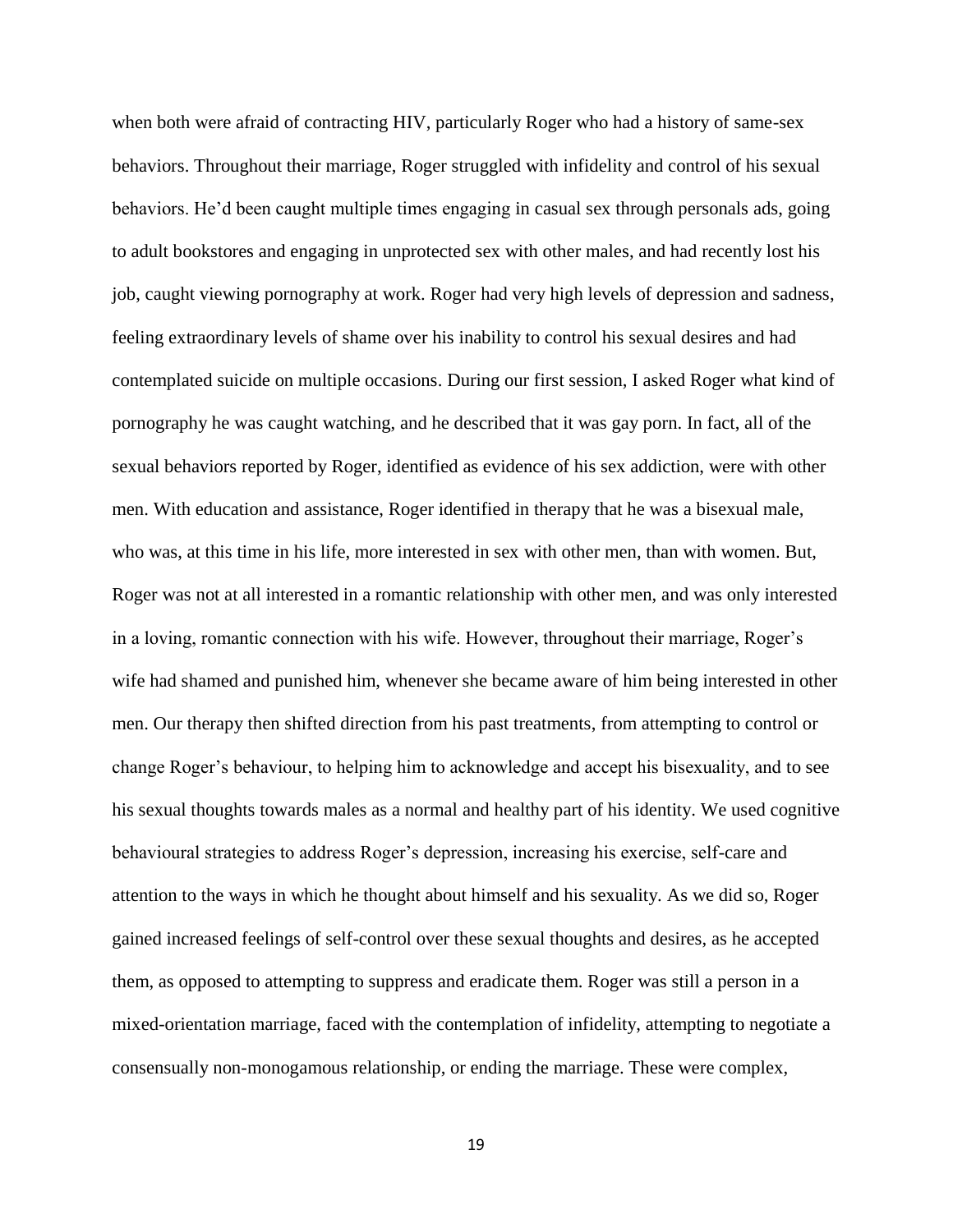challenging issues for him to wrestle with, which had gone unacknowledged due to a focus on controlling his sexual behaviors. In our last session, Roger described to me, "I used to pray to God to take away these sexual thoughts, and now I'm thanking Him, for making me a more complex person with the capacity for a greater, richer experience of life and love." **Adrian:** Adrian was a 56 year-old male who sought treatment following approximately twelve years of attending sex addiction 12-step programs, as well as multiple treatment episodes in intensive outpatient treatment for sex addiction at programs in Los Angeles. Adrian sought treatment from me, describing that despite many years of sex addiction treatment, he didn't feel it was working and he was still struggling with his sexual behaviors. Adrian saw me "in secret" from his wife, because he worried that if she searched my name, she would learn of my opposition to the concept of sex addiction, a concept that she very strongly embraced. Adrian was a financial/banking executive, married for 25 years with no children. Starting around 15 years ago, he began secretly visiting massage parlors where he engaged in sexual encounters, and also engaged in multiple affairs. He had a history of several sexually transmitted infections, at least one of which he had also passed to his wife. Each time these behaviors were revealed, he returned to sex addiction treatment, largely to appease his wife and maintain his marriage. In therapy, he described that he did not feel he was addicted to sex, though he used that language in treatment and in groups, in order to avoid being labelled as "resistant." During treatment, we focused on identifying the varied functions and rewards of these sexual behaviors. Adrian felt significant insecurity about his wealth, and felt more comfortable in lower economic settings, which were more consistent with his upbringing in poverty. Similarly, he felt insecure with his wife, threatened by her wealthier upbringing, education and status. Though he had a high libido and interest in sex, sex with his wife had decreased significantly over the past ten years, with the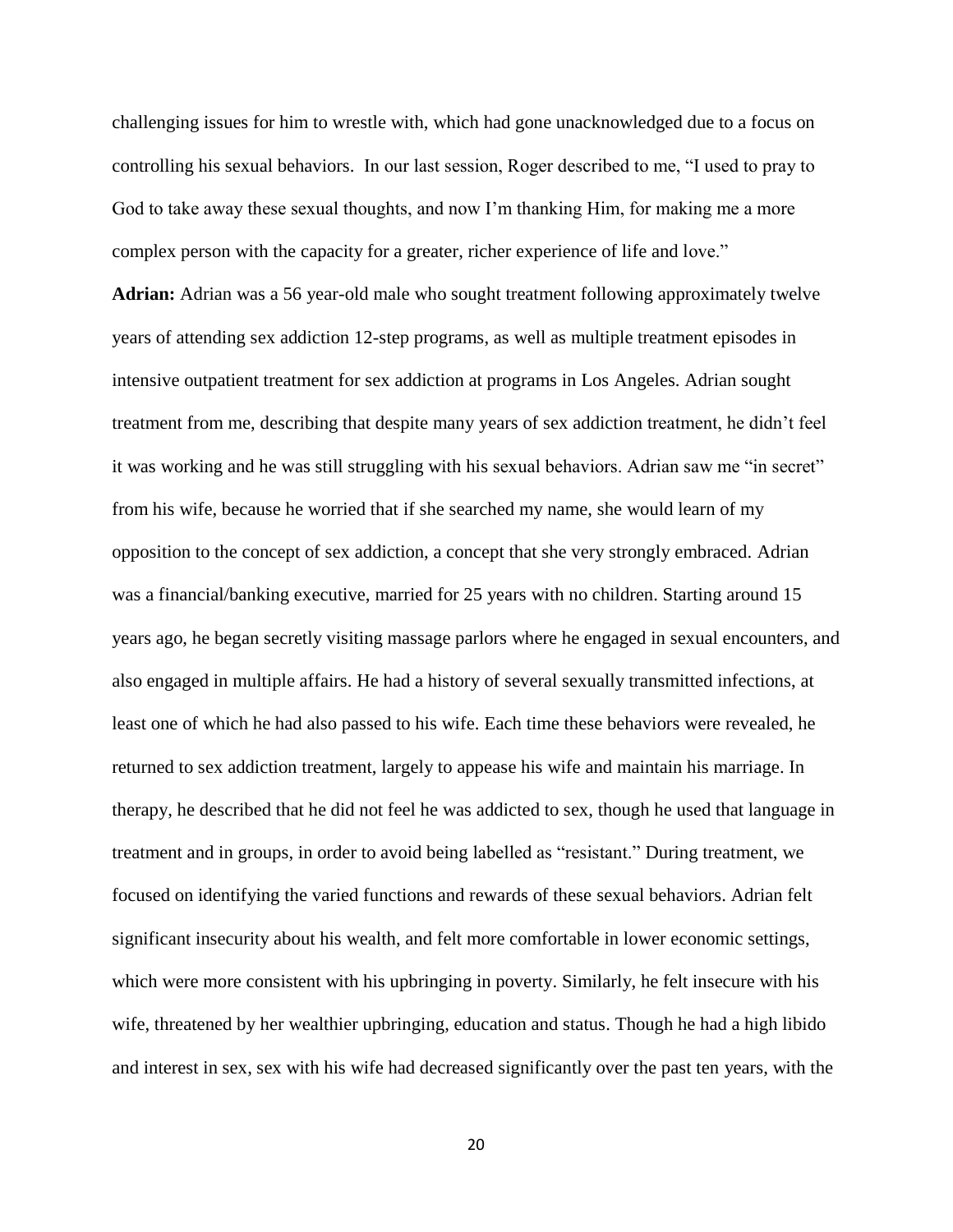couple averaging sex about once a month. He felt unable to confront or argue with his wife, but felt more power over her, when he engaged in secret infidelities. Adrian had no hobbies, and few areas in his life where he took care of himself, or allowed himself to feel rewarded. Treatment focused on helping Adrian to increase self-care activities other than sexuality, as well as education and role-play to help him practice communication with his wife. The couple was referred to marital therapy, but his wife refused, perceiving these issues as solely Adrian's problems. In therapy, Adrian discussed divorce, but decided that he was unwilling to lose his wife and their marriage. We then explored ways in which he could express his anger and feelings of powerlessness in a manner other than risking his own health and physical safety. Adrian was surprised, and confronted me once in therapy, "Aren't you supposed to make me stop cheating on my wife?" he asked. "I wasn't aware that infidelity was a mental disease, " I replied. "The job of therapy is to help you have the resources and skills to make the best decisions, for you. I think there are ways you CAN make better decisions, but it's not my job to tell you what those decisions should be." Though he continued to visit massage parlors about once a month, he began taking and using condoms, and acknowledged that his choice to seek these encounters was intentional and volitional. On one occasion, towards the end of our treatment, Adrian reported that he had recently gone to a massage parlor, but before getting out of his car, had "gone through my inventory," reviewing all the various emotional functions of these experiences, and "checked in" with himself. Adrian laughed that he spent so much time on this process, that he ran out of time to go into the establishment, but that he had realized he felt okay with himself at that moment, if he did or didn't complete the behavior. Adrian and his wife moved shortly thereafter, as he took a promotion to a higher position in a northeast city. He requested a referral to a new therapist, one who also didn't subscribe to the addiction model.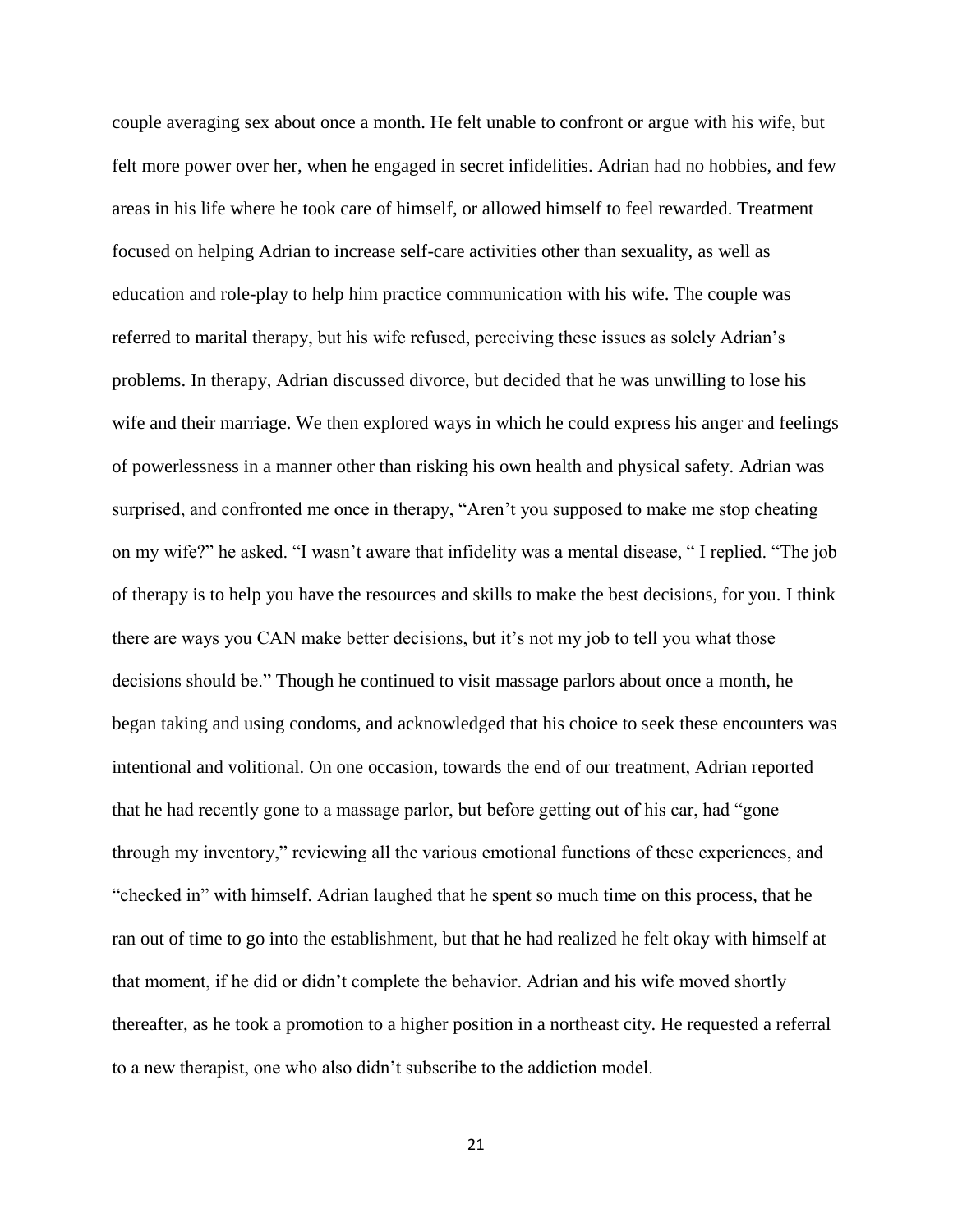**Carlos:** Carlos, a 31 year-old male, referred for treatment while on probation for numerous drugrelated criminal charges, mostly involving methamphetamine. Carlos was a gay male and disclosed that he was HIV positive, though he was currently on retroviral treatment. During assessment, Carlos self-described as a sex and porn addict, reporting that he didn't feel he could control his sexual behaviors. During intake, he was diagnosed with borderline personality disorder and substance use disorder. Carlos was first referred into substance use intensive outpatient treatment, but after numerous instances in group therapy where he engaged in unprovoked verbal attacks on other patients and instigated arguments, he was referred to individual therapy. In therapy with me, Carlos admitted that he enjoyed stirring everyone up, "so they feel like I do." Carlos was living in a sober group home, and wanted to focus in therapy on ways in which he felt he'd been mistreated by fellow residents, who were angry at him for engaging in disruptive an manipulative behaviors. Carlos shared that when there was "drama around, it makes me feel like when I am high." Carlos disclosed that, when high, he often engaged in unprotected sex with partners who were unaware of his HIV status, but simply said "they know the risks." In therapy, Carlos was extremely animated, delighted to recount tales of the interpersonal conflicts that swirled around him. Though Carlos initially agreed in therapy to attempt to work on reducing this "drama," in order to pursue healthier relationships and sexuality, he became angry when therapy focused on behavioural interventions to address these conflicts, as opposed to reinforcement of his emotional reactions. Carlos was ejected from his group home, due to a physical conflict with another resident. In therapy afterwards, he acknowledged that he had provoked the fight, because he had been bored and irritated with housemates, but that he didn't feel he deserved to be ejected. Eventually, after several such episodes, Carlos was discharged unsuccessfully from treatment, and referred for treatment for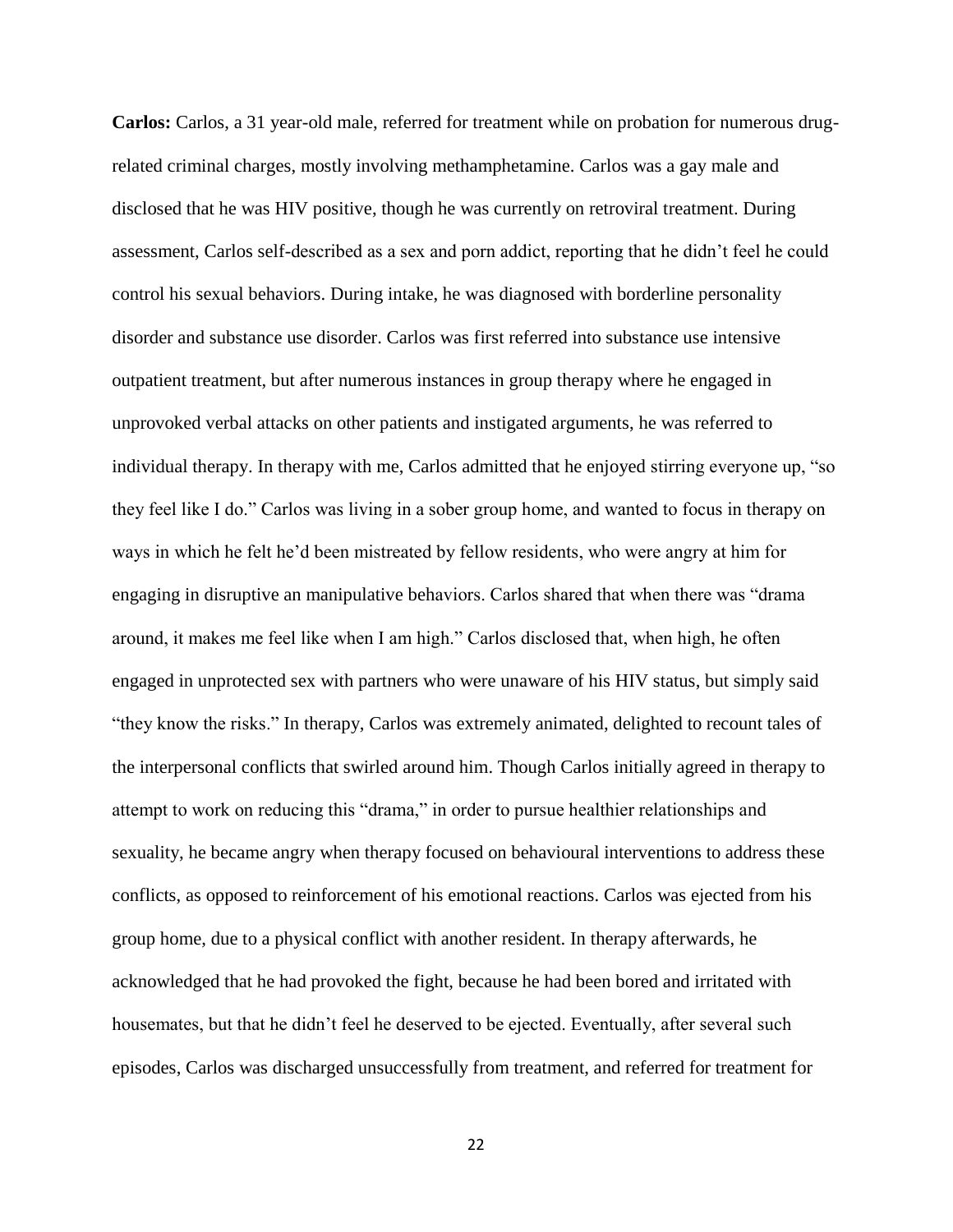borderline personality, though he refused to attend this treatment. This case illustrates what certainly some might call sex addiction. Nonetheless, his also demonstrated the need to always stir up drama based on his borderline personality disorder and substance abuse. His rejection of treatment for these problems would lead to a poor diagnosis and simply saying he was a sex addict was more acceptable than dealing with the deeper issues.

#### **Conclusion**

It is critically important to recognize that healthcare, including mental health and sex therapy treatment, can do great harm when we allow treatment to be based on morality rather than science. The historical approach to what has been defined by self or others as uncontrollable sexual behavior represents the intrusion of moral judgment and lack of sexually informed approaches. Self-report of difficulties with control of sexual behaviour should not be taken at face value. The report of sexual dyscontrol is not equivalent to objective evidence of impaired sexual self-control. Accepting a patient's statement that their behavior is uncontrollable, and joining with the patient to suppress their sexual behaviors, could create social and personal harm, without adequate evidence that these harms are counterbalanced by personal or social benefit. Though there can be significant personal and health risks to uncontrolled sexual behaviors, it appears at this time that effective interventions to reduce these risks involves treating underlying mental health disorder, substance use disorders and addressing unresolved moral and relational conflicts.

Subjective report of sexual self-control difficulties is clinically important, insofar as the clinician utilizes this disclosure to guide further inquiry. Many individuals with varied causes, etiologies, motivations and sexual behaviors, may identify sexual dyscontrol in treatment. This complex heterogeneity is critical to address and conceptualize, in order to most effectively and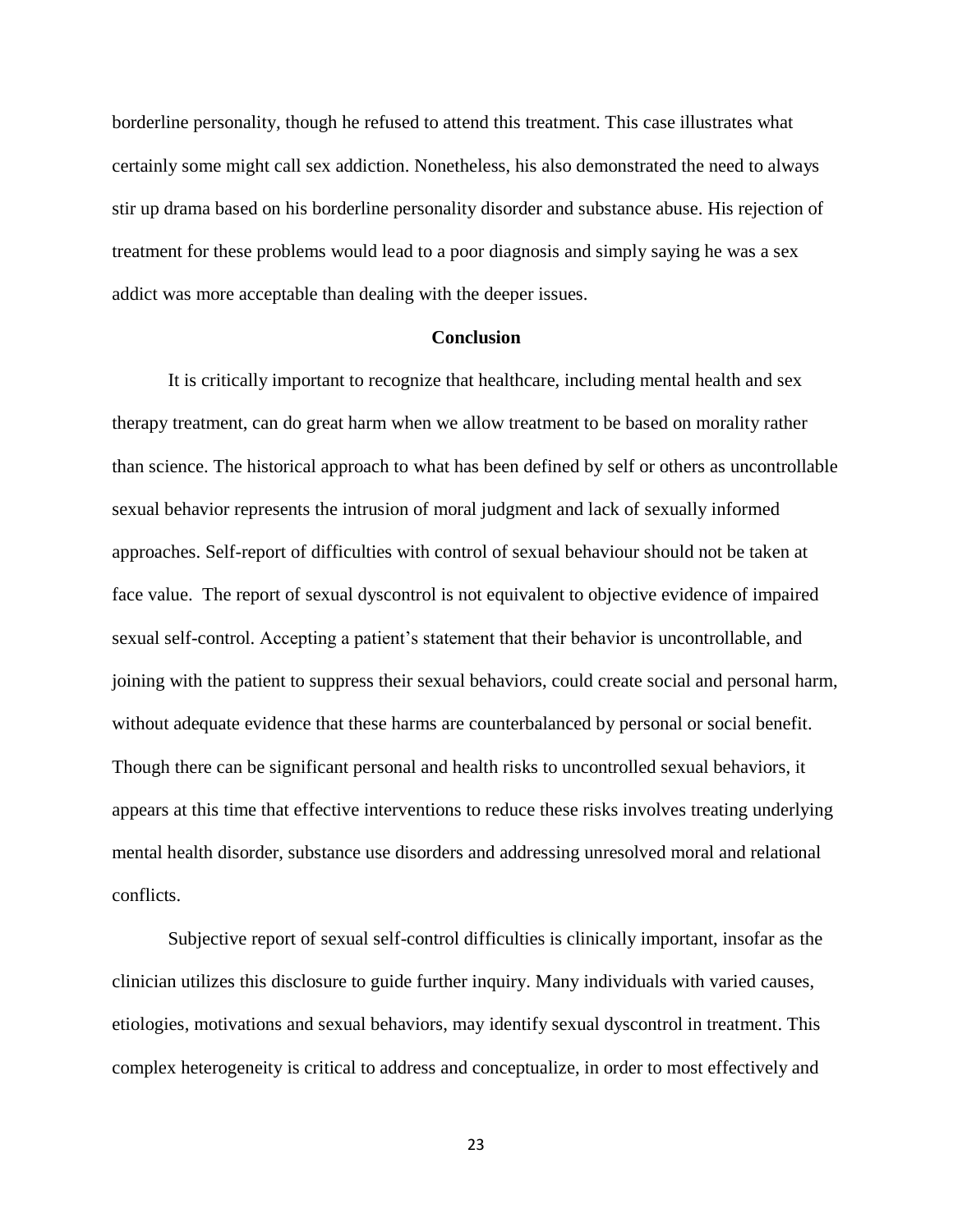ethically approach these matters. Treatment and diagnostic approaches that do not consider the complexity and diversity of sexuality run the risk of inadvertent pathologization, and may perpetuate cycles of sexual shame. Sexual shame, arising from unaddressed moral conflicts between religious sexual prohibitions and sexual desires, contributes greatly to perceptions of sexual self-control difficulties, and interferes with behavioral change. Similarly, self-control difficulties may emerge from other problems involving relational sexual satisfaction, psychological, medical or sexual disorders. Sexual self-control problems are best perceived as symptomatic of underlying conflicts and the effective sex therapist works to assist patients in understanding, recognizing and addressing these conflicts.

## **References**

- AASECT (2016). AASECT Position on Sex Addiction. At: [https://www.aasect.org/position-sex](https://www.aasect.org/position-sex-addiction)[addiction](https://www.aasect.org/position-sex-addiction) Accessed December 12, 2018.
- American Psychiatric Association (1952). *Diagnostic and Statistical Manual: Mental Disorders*. American Psychiatric Association Mental Hospital Services, Washington DC.
- American Psychiatric Association (2013). *Diagnostic and Statistical Manual: Mental Disorders* 5<sup>th</sup> Edition. American Psychiatric Association Publishing, Washington DC.
- Associated Press (2004). Advocates want congress to study 'porn addiction.' November 19, 2004. At: [https://www.foxnews.com/story/advocates-want-congress-to-study-porn](https://www.foxnews.com/story/advocates-want-congress-to-study-porn-addiction)[addiction](https://www.foxnews.com/story/advocates-want-congress-to-study-porn-addiction) Accessed December 12, 2018.

Bacardi, F. (2017). Ozzy Osbourne Backtracks on Sex Addiction Admission: "I Just Got Caught, Didn't I?" ENews, January 29, 2017. At: [https://www.eonline.com/news/825102/ozzy-osbourne-backtracks-on-sex-addiction](https://www.eonline.com/news/825102/ozzy-osbourne-backtracks-on-sex-addiction-admission-i-just-got-caught-didn-t-i)[admission-i-just-got-caught-didn-t-i](https://www.eonline.com/news/825102/ozzy-osbourne-backtracks-on-sex-addiction-admission-i-just-got-caught-didn-t-i) Accessed December 9, 2018.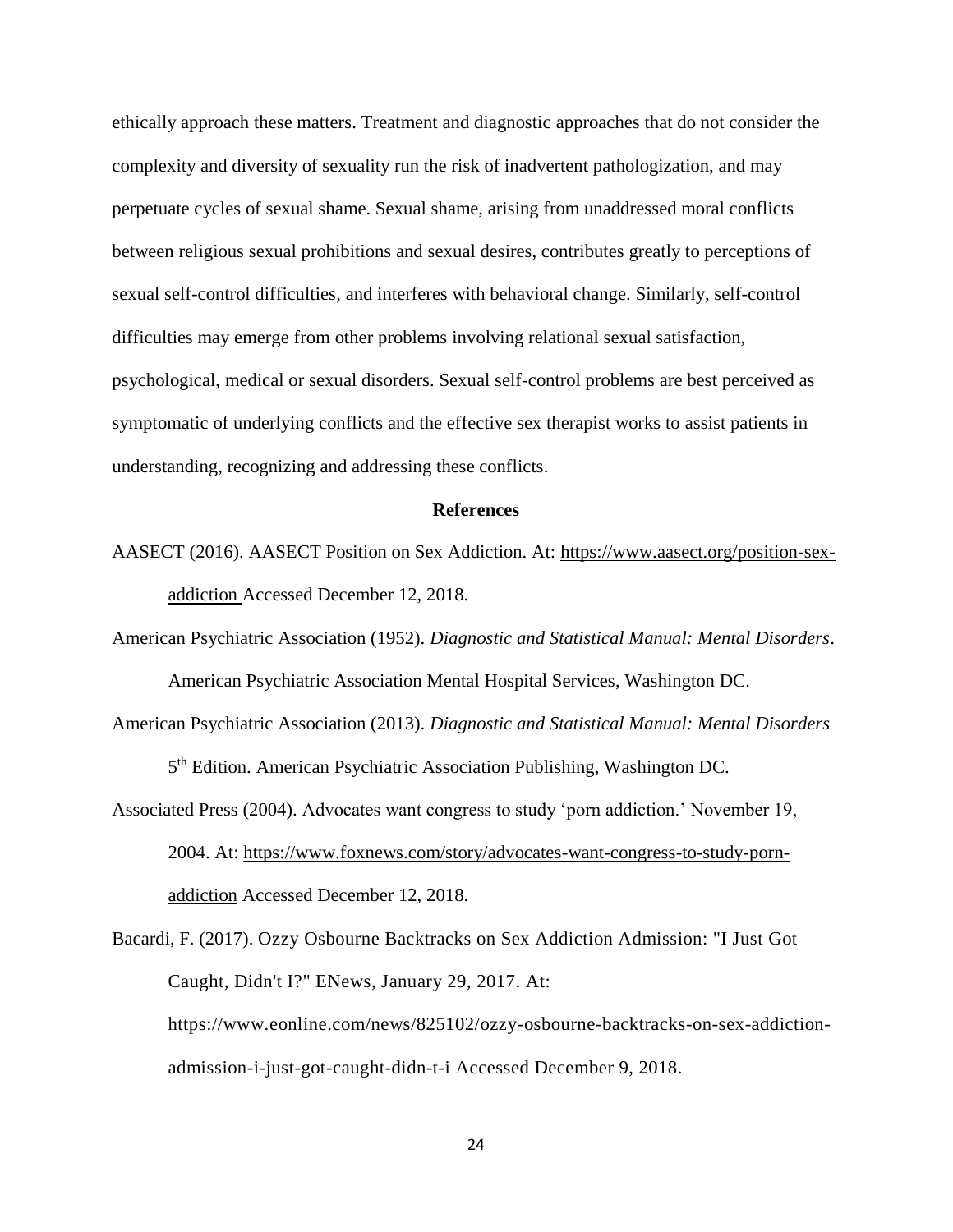- Berglund, D. (2018) Personal communication via email, July 19, 2018. David Berglund, MD, MPH, Medical Officer / Classification and Public Health Data Standards National Center for Health Statistics, Mailstop P08 Metro IV, 2<sup>nd</sup> floor, Rm. 2534, 3311 Toledo Rd. Hyattsville, MD 20782
- Braun-Harvey, D., & Vigorito, M. (2016). *Treating Out of Control Sexual Behavior: Rethinking Sex Addiction.* Springer Publishing Company, New York.
- Byers, L. J, Menzies, K. S. & O'Grady, W. L. (2004). The impact of computer variables on the viewing and sending of sexually explicit material on the internet: Testing Cooper's "Triple-A Engine." *The Canadian Journal of Human Sexuality, 13,* 3-4, 157-169.
- [Cantor,](http://www.ncbi.nlm.nih.gov/pubmed/?term=Cantor%20JM%5BAuthor%5D&cauthor=true&cauthor_uid=23455658) J. M., [Klein,](http://www.ncbi.nlm.nih.gov/pubmed/?term=Klein%20C%5BAuthor%5D&cauthor=true&cauthor_uid=23455658) C., [Lykins,](http://www.ncbi.nlm.nih.gov/pubmed/?term=Lykins%20A%5BAuthor%5D&cauthor=true&cauthor_uid=23455658) A., [Rullo,](http://www.ncbi.nlm.nih.gov/pubmed/?term=Rullo%20JE%5BAuthor%5D&cauthor=true&cauthor_uid=23455658) J. E., [Thaler,](http://www.ncbi.nlm.nih.gov/pubmed/?term=Thaler%20L%5BAuthor%5D&cauthor=true&cauthor_uid=23455658) L, & [Walling,](http://www.ncbi.nlm.nih.gov/pubmed/?term=Walling%20BR%5BAuthor%5D&cauthor=true&cauthor_uid=23455658) B. R. (2013). A treatment-oriented typology of self-identified hypersexuality referrals. *Archives of Sexual Behavior 42,* 5, 883-93. doi: 10.1007/s10508-013-0085-1

Clark, N. (2017). The etiology and phenomenology of sexual shame: A grounded theory study. Dissertation, Seattle Pacific University, May 10, 2017. At: [https://digitalcommons.spu.edu/cgi/viewcontent.cgi?referer=https://www.google.com/&h](https://digitalcommons.spu.edu/cgi/viewcontent.cgi?referer=https://www.google.com/&httpsredir=1&article=1024&context=cpy_etd) [ttpsredir=1&article=1024&context=cpy\\_etd](https://digitalcommons.spu.edu/cgi/viewcontent.cgi?referer=https://www.google.com/&httpsredir=1&article=1024&context=cpy_etd) Accessed December 11, 2018.

Cochran, S. D., Drescher, J, Kismodi, E, Giami, A, Garcia-Moreno, C, Atalia, E, Marais, A, Vieira, E., & Reed, G. (2014). Proposed declassification of disease categories related to sexual orientation in the *International Statistical Classification of Diseases and Related Health Problems* (ICD-11). *Bulletin of the World health Organization, 92,* 672-679. doi: 10.2471/BLT.14.135541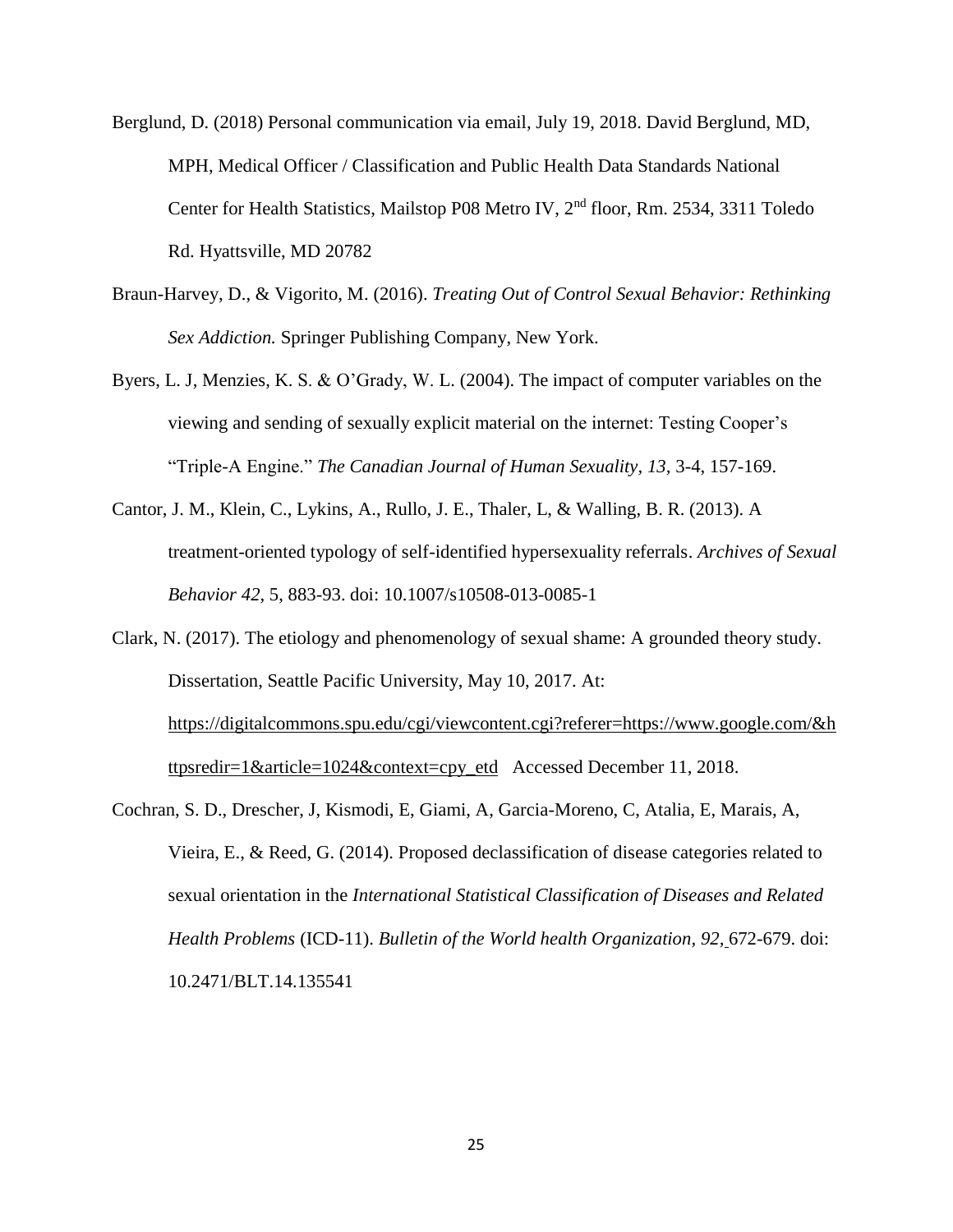Diamond, M. (2009). 'Pornography, public acceptance and sex related crime: a review', *International Journal of Law and Psychiatry, 32,*(5), 304-314. doi: 10.1016/j.ijlp.2009.06.004

- Dickenson, JA, Gleason, N, Coleman, E & Miner, H. (2018). Prevalence of distress associated with difficulty controlling sexual urges, feelings, and behaviors in the United States. *JAMA Network Open, 1 (7).* doi: [10.1001/jamanetworkopen.2018.4468](https://dx.doi.org/10.1001%2Fjamanetworkopen.2018.4468)
- Dodes, L, & Dodes, Z. (2014). *The Sober Truth: Debunking the Bad Science Behind 12-Step Programs and the Rehab Industry.* New York: Beacon Press.
- Duffy, A., Dawson, D., Moghaddam, N., & Das Nair, R. (2017). Do thinking styles play a role in whether people pathologise their pornography use? *Sexual and Relationship Therapy,* 1- 22. doi: 10.1080/14681994.2017.1412417
- Efrati, Y., & Gola, M. (2018) [Treating compulsive sexual behavior.](javascript:void(0)) *Current Sexual Health Reports, 10*(2), 57-64. doi: DOI: 10.1007/s11930-018-0143-8
- Elkind, A. (2010). *A rough justice: The Rise and Fall of Eliot Spitzer.* New York: Portfolio.
- Fletcher, A. (2013) *Inside Rehab: The Surprising Truth about Addiction Treatment,* New York: Penguin Group.
- Groneman, C. (2000) *Nymphomania: A history*. New York: Norton.
- Grubbs, J. B., Perry, S. L., Wilt, J. A., & Reid, R. C. (2018). Pornography problems due to moral incongruence: An integrative model with a systematic review and meta-analysis. *Archives of Sexual Behavior*. doi:10.1007/s10508-018-1248-x
- Grubbs, J. B., Exline, J. J., Pargament, K. I., Hook, J. N., & Carlisle, R. D. (2015a). [Transgression as addiction: religiosity and moral disapproval as predictors of perceived](http://scholar.google.com/citations?view_op=view_citation&hl=en&user=gCnmj3kAAAAJ&citation_for_view=gCnmj3kAAAAJ:Tyk-4Ss8FVUC)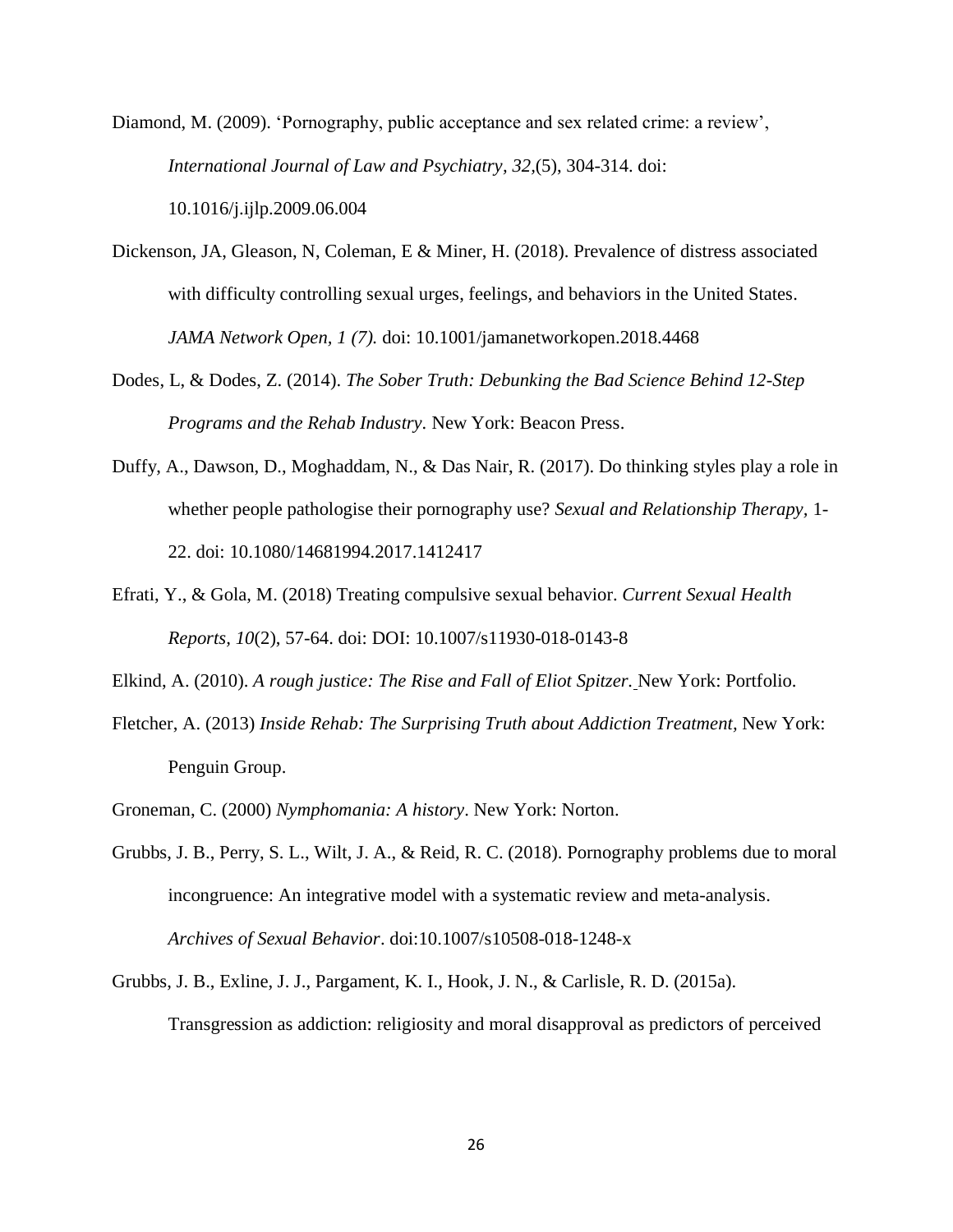[addiction to pornography.](http://scholar.google.com/citations?view_op=view_citation&hl=en&user=gCnmj3kAAAAJ&citation_for_view=gCnmj3kAAAAJ:Tyk-4Ss8FVUC) *Archives of Sexual Behavior, 44*(1), 125-136. doi: 10.1007/s10508-013-0257-z

- Grubbs, J. J., Hook, J. N., Griffin, J. B. &Davis, D. (2015b). Evaluating outcome research for hypersexual behavior. *[Current Addiction Reports,](http://link.springer.com/journal/40429) 2* (3), 207-213. doi:10.1007/s40429‐ 015‐0061‐z
- Grubbs, J. B., Stauner, N., Exline, J. J., Pargament, K .I. & Lindberg, M. (2015c). Perceived addiction to internet pornography and psychological distress: examining relationships concurrently and over time. *Psychology of Addictive Behaviors, 29*(4), 1056-1067*.* doi: 10.1037/adb0000114.
- Hald, G., & Malamuth, M. (2008). Self-Perceived Effects of Pornography Consumption. *Archives of Sexual Behavior, 37*(4), 614-625. DOI: [10.1007/s10508-007-9212-1](https://doi.org/10.1007/s10508-007-9212-1)
- Hallberg J, Kaldo V, Arver S, Dhejne C, Öberg KG. (2017) A cognitive-behavioral therapy group intervention for hypersexual disorder: a feasibility study. *Journal of Sexual Medicine*, *14*, 950–8. doi: 10.1016/**j**.jsxm.2017.05.004
- Hayes, S. C., & Strosahl, K. D., Eds. (2004). *A practical guide to acceptance and commitment therapy.* New York: Springer.
- Hesse, C., & Pedersen, C. (2017). Porn Sex Versus Real Sex: How Sexually Explicit Material Shapes Our Understanding of Sexual Anatomy, Physiology, and Behaviour. *Sexuality & Culture, 21*(3), 754-775. doi: 10.1007/s12119-017-9413-2.
- Klein, M. (2012). You're addicted to what? Challenging the myth of sex addiction. The Humanist.com At: [https://thehumanist.com/magazine/july-august-2012/features/youre](https://thehumanist.com/magazine/july-august-2012/features/youre-addicted-to-what)[addicted-to-what](https://thehumanist.com/magazine/july-august-2012/features/youre-addicted-to-what) Accessed December 12, 2018.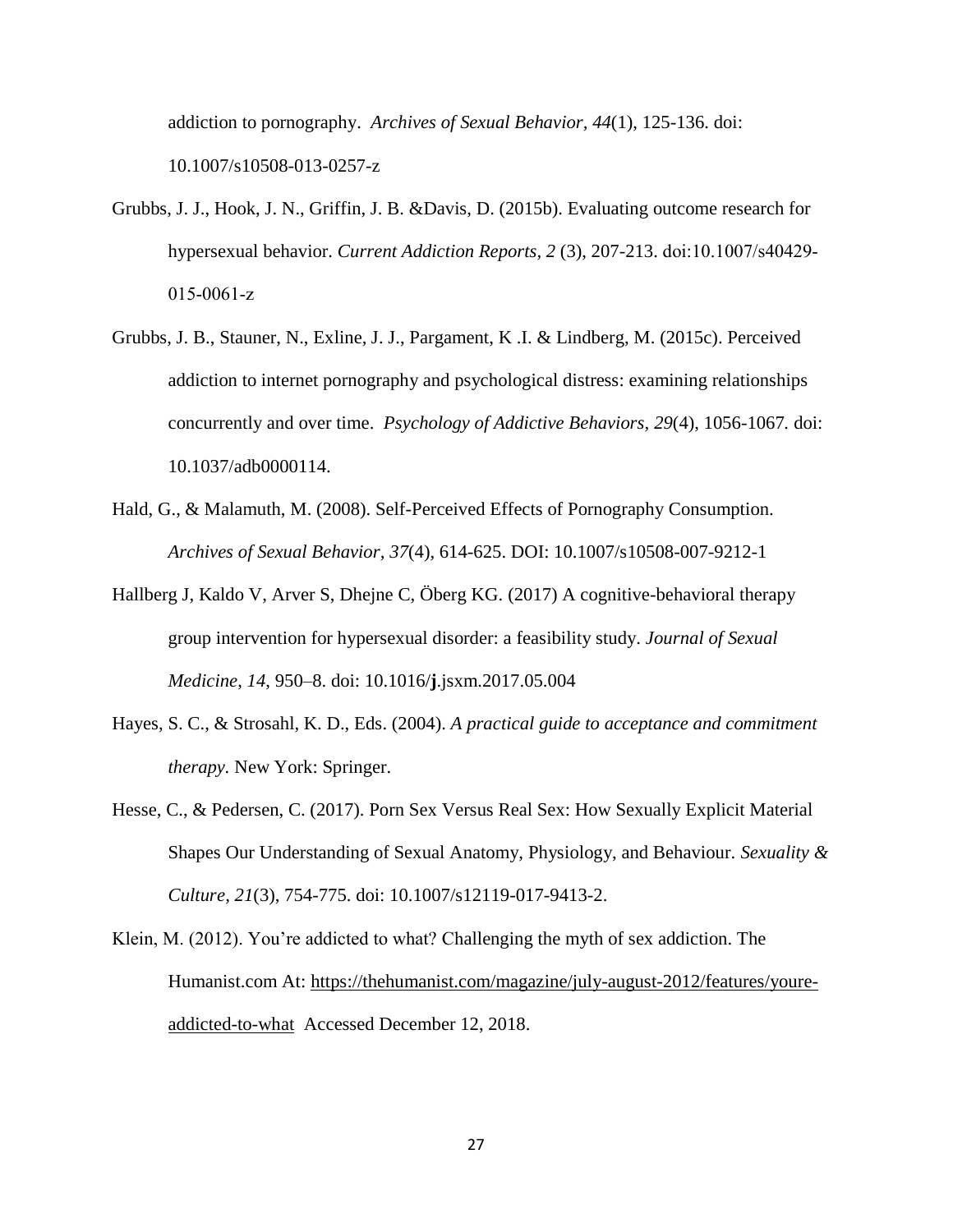Kleponis, P. (2010) The effects of pornography on wives and marriages. Available at: [https://www.covenanteyes.com/2010/07/06/the-effects-of-pornography-on-wives-and](https://www.covenanteyes.com/2010/07/06/the-effects-of-pornography-on-wives-and-marriages/)[marriages/](https://www.covenanteyes.com/2010/07/06/the-effects-of-pornography-on-wives-and-marriages/) Accessed December 9, 2018.

- Kohut, T., Baer, J., & Watts, B. (2015). Is Pornography Really about "Making Hate to Women"? Pornography Users Hold More Gender Egalitarian Attitudes Than Nonusers in a Representative American Sample. *The Journal of Sex Research, 53*(1), 1-11. doi: 10.1080/00224499.2015.1023427
- Konkola Thege, B., Woodin, E., Hodgins, D., & Williams, R. (2015). Natural course of behavioral addictions: A 5-year longitudinal study. *BMC Psychiatry, 15*(1), 4. doi: 10.1186/s12888-015-0383-3
- Konkoly Thege, B., Hodgins, D.C. & Wild, T.C. (2016) Co-ocurring substance-related and behavioral addiction problems: A person-centered, lay epidemiology approach. *Journal of Behavioral Addictions, 5*(4), 614-622. doi: 10.1556/2006.5.2016.079
- Kort, J. (2015). Why I am no longer a sex addiction therapist. Psychology Today Blogs. At: [https://www.psychologytoday.com/us/blog/understanding-the-erotic-code/201511/why-i](https://www.psychologytoday.com/us/blog/understanding-the-erotic-code/201511/why-i-am-no-longer-sex-addiction-therapist)[am-no-longer-sex-addiction-therapist](https://www.psychologytoday.com/us/blog/understanding-the-erotic-code/201511/why-i-am-no-longer-sex-addiction-therapist) Accessed December 9, 2018.
- Kraus, S. W., Krueger, R. B., Briken, P., First, M. B., Stein, D. J., Kaplan, M. S., … Reed, G. M. (2018). Compulsive sexual behaviour disorder in the ICD-11. *World Psychiatry, 17*(1), 109–110. doi:10.1002/wps.20499
- Ley, D. (2012). *The myth of sex addiction*, Lanham, MD: Rowman & Littlefield.
- Ley, D., Brovko, J. M. & Reid, R.C. (2015). Forensic applications of "sex addiction" in US legal proceedings. *Current Sexual Health Reports* 7(2), 108-116.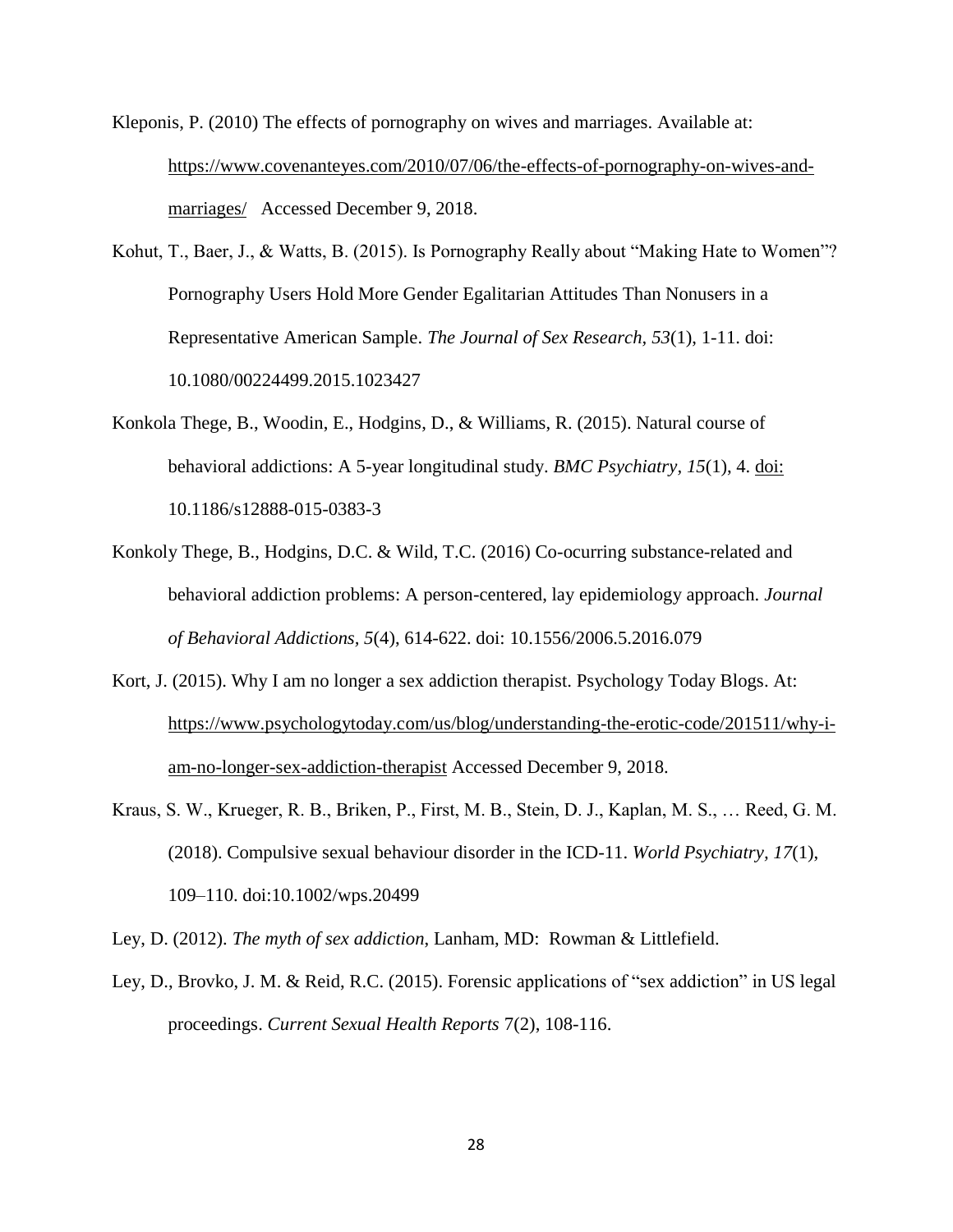- Ley, D., Prause, N. & Finn, P. (2014). The emperor has no clothes: a review of the "pornography addiction" model. *Current Sexual Health Reports, 6* (2), 94-105. Doi: 10.3138/cjhs.2017-0002
- LoPresti, B.J. & McGloin, R. (2018). Pornography consumption: When we start, what we do, and why we turn off. Presentation at Society for the Scientific Study of Sexuality annual conference. Personal communication with author.
- Malan, P. (2015) The naked people in your IPod. *Medium,* May 31, 2015. At: <https://medium.com/@ungewissen/the-naked-people-in-your-ipod-f770a27fdb59> Accessed December 12, 2018.
- McKee, A. (2007) 'The positive and negative effects of pornography as attributed by consumers', *Australian Journal of Communication*, *34*I(1), 87-104.
- Nitschke, J., Mokros, A., Osterheider, M. & Marshall, W. (2012). Sexual sadism: Current diagnostic vagueness and the benefit of behavioral definitions. *International Journal of Offender Therapy and Comparative Criminology, 57*(12) 1441-1453. doi: 10.1177/0306624X12465923.
- Oberg, KG, Hallberg, J, Kaldo, V, Dhejne, C & Arve, S. (2017). Hypersexual disorder according to the Hypersexual Disorder Screening Inventory in help-seeking Swedish men and women with self-identified hypersexual behavior. *Sexual Medicine, 5*(4), 229-236. doi: 10.1016/**j**.esxm.2017.08.001
- Perry, S. (2018). Is the link between pornography use and relational happiness really more about masturbation? Results from two national surveys. *Journal of Sex Research,* published online January 11, 2019*.* Doi: 10.1080/00224499.2018.1556772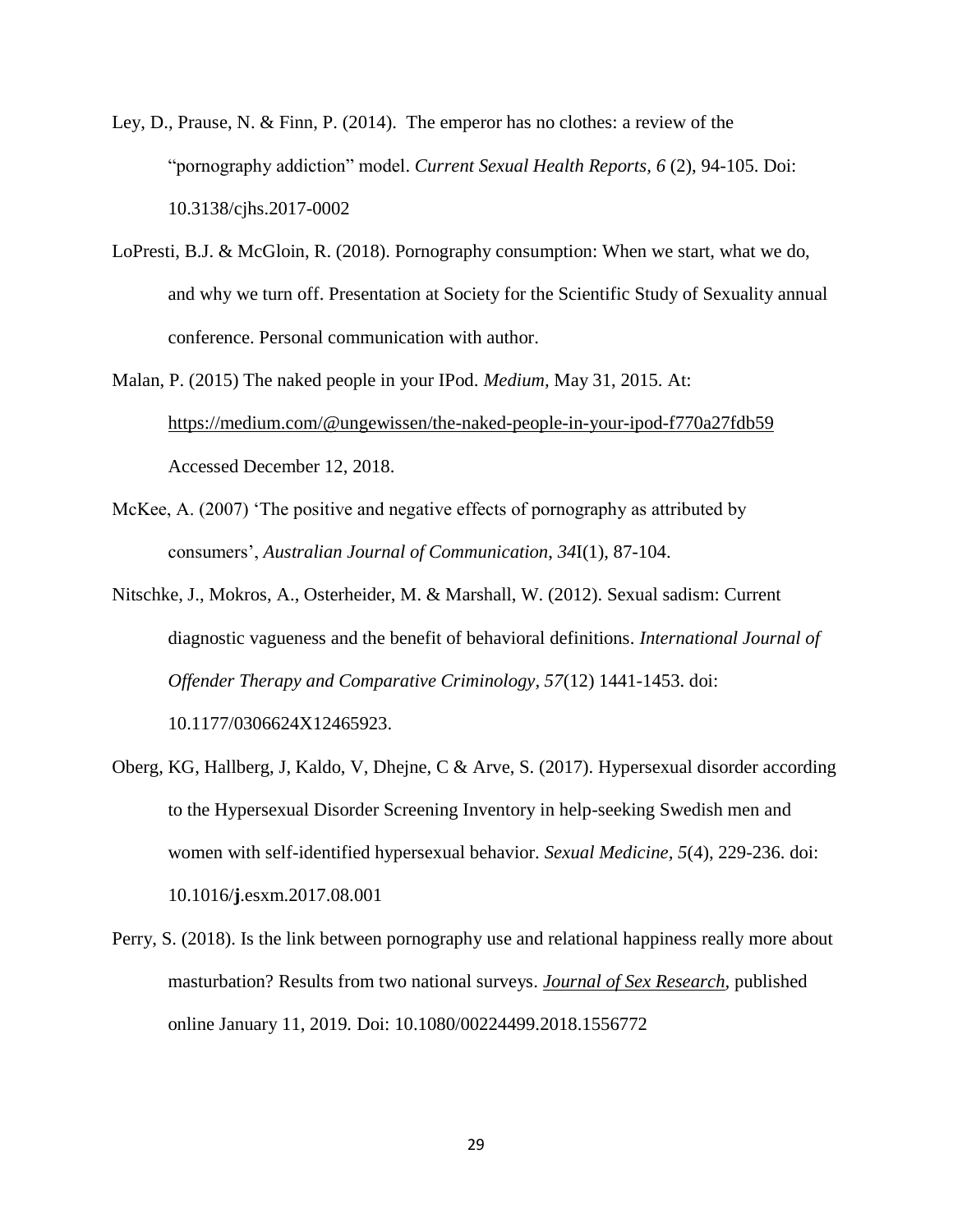- Perry, S. L., & Whitehead, A. L.. (2018). Only bad for believers? Religion, pornography use, and sexual satisfaction among American men. [Published online ahead of print January 28, 2018]. *J Sex Res*. doi:10.1080/00224499.2017.1423017.
- [Prause,](http://www.ncbi.nlm.nih.gov/pubmed/?term=Prause%20N%5BAuthor%5D&cauthor=true&cauthor_uid=26095441) N., [Steele,](http://www.ncbi.nlm.nih.gov/pubmed/?term=Steele%20VR%5BAuthor%5D&cauthor=true&cauthor_uid=26095441) V.R., [Staley,](http://www.ncbi.nlm.nih.gov/pubmed/?term=Staley%20C%5BAuthor%5D&cauthor=true&cauthor_uid=26095441) C., [Sabatinelli,](http://www.ncbi.nlm.nih.gov/pubmed/?term=Sabatinelli%20D%5BAuthor%5D&cauthor=true&cauthor_uid=26095441) D., & [Hajcak,](http://www.ncbi.nlm.nih.gov/pubmed/?term=Hajcak%20G%5BAuthor%5D&cauthor=true&cauthor_uid=26095441) G. (2015). Modulation of late positive potentials by sexual images in problem users and controls inconsistent with "porn addiction". *Biological Psychology, 109*(C), 192-199. doi: 10.1016/j.biopsycho.2015.06.005
- Prause, N., Steele, V.R., Staley, C. Sabatinelli, D. & Hajcak, G. (2015) Prause et al (2015) the latest falsification of addiction predictions. *Biological Psychology, 120,* 159-161. Doi: doi: 10.1016/j.biopsycho.2015.06.005
- Reay, B., Attwood, N., & Gooder, C. (2015) *Sex Addiction: A critical history.* Cambridge: Polity Press.
- Reed-Maldonado, A. B., & Lue, T. F. (2016) A syndrome of erectile dysfunction in young men? *Translational Andrology and Urology, 5*(2), 228–234. doi: 10.21037/tau.2016.03.02
- Regnerus, M., Price, J. & Gordon, D. (2017). Masturbation and partnered sex: Substitutes or complements? *Archives of Sexual Behavior, 46*(7), 2111-2121. doi: 10.1007/s10508-017- 0975-8
- Reid, R. (2016). Additional challenges and issues in classifying compulsive sexual behavior as an addiction. *Addiction, 111*(12), 2111-2113. doi: 10.1111/add.13370
- Reid, R. C. (2013). Guest Editorial: Personal Perspectives on Hypersexual Disorder. *Sexual Addiction & Compulsivity, 20,* 1-15. doi: 10.1080/10720162.2013.772876
- Reid, R.C., & Kafka, M.P. (2014). Controversies about hypersexual disorder and the DSM-5, *Current Sexual Health Reports, 6*, 259-264. doi: 10.1007/s11930-014-0031-9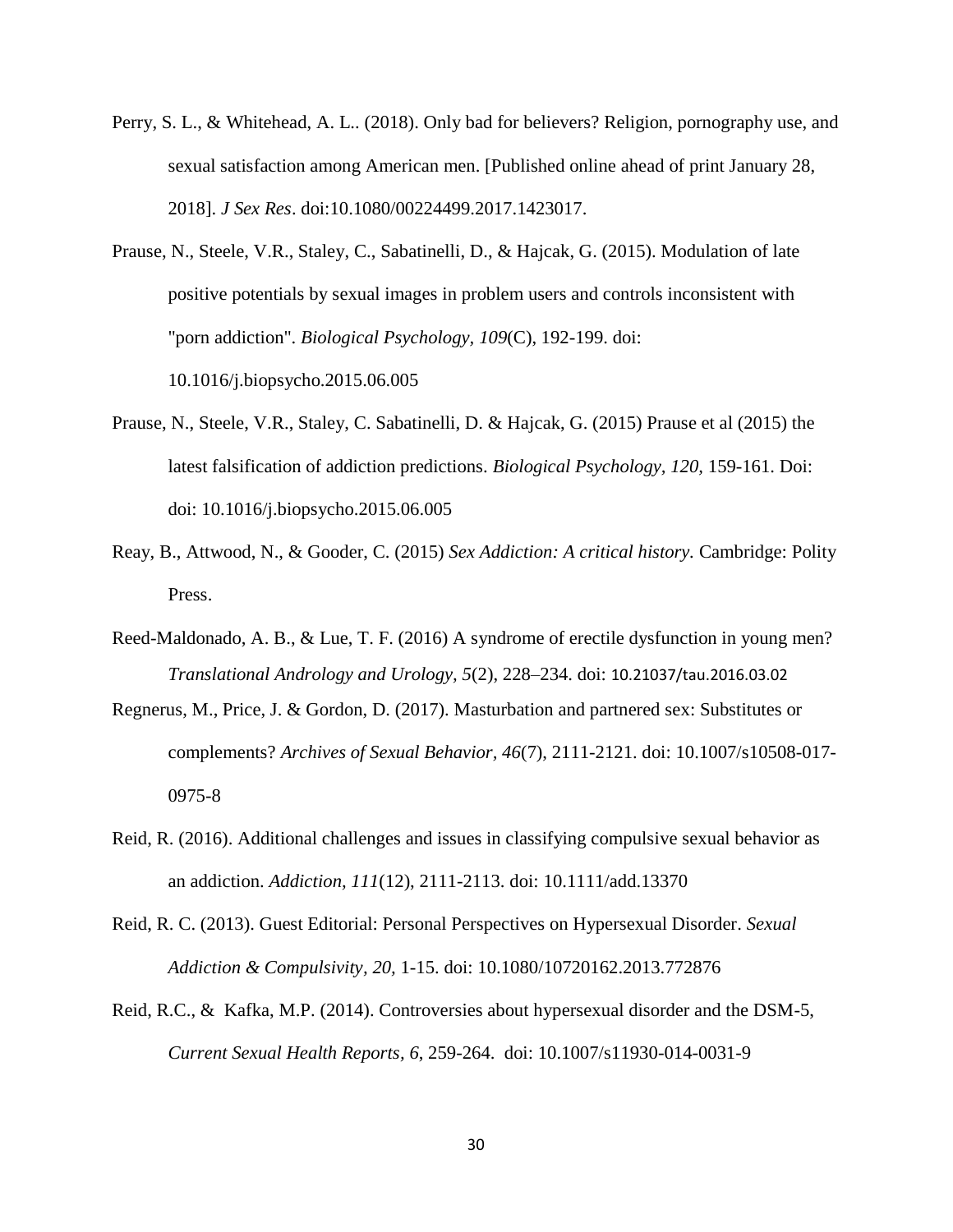- Reid, R.C., Garos, S., Carpenter, B.N. and Coleman, E. (2011) 'A surprising finding related to executive control in a patient sample of hypersexual men', *Journal of Sexual Medicine* 8: 2227-36. doi: 10.1111/j.1743-6109.2011.02314
- Reid, R.C., Carpenter, B.N., Hook, J.N., Garos, S., Manning, J.C., Gilliland, R., Cooper, E.B., McKittrick, H., Davtian, M. and Fong, T. (2012) 'Report of findings in a DSM-5 field trial for hypersexual disorder', *Journal of Sexual Medicine* 9: 2868-77. doi: 10.1111/j.1743-6109.2012.02936
- Rollnick, S., & Miller, W. R. (October 1995). ["What is Motivational Interviewing?"](https://doi.org/10.1017/S135246580001643X)*. Behavioral and Cognitive Psychotherapy, 23*, 325–334. doi: 10.1017/S135246580001643X
- Schermer Sellers, S. T. (2017). *Sex, God & the conservative Church: Erasing Shame from Sexual Intimacy.* New York: Routledge
- Spillius, A. (2007). Gerald Ford labelled 'sex addict' Clinton 'sick'. Telegraph. October 30, 2007. At: [https://www.telegraph.co.uk/news/worldnews/1567847/Gerald-Ford-labelled](https://www.telegraph.co.uk/news/worldnews/1567847/Gerald-Ford-labelled-sex-addict-Clinton-sick.html)[sex-addict-Clinton-sick.html](https://www.telegraph.co.uk/news/worldnews/1567847/Gerald-Ford-labelled-sex-addict-Clinton-sick.html) Accessed December 9, 2018.
- Steele, V. R., Staley, C., Fong, T., & Prause, N. (2013). Sexual desire, not hypersexuality, is related to neurophysiological responses elicited by sexual images. *Socioaffective Neuroscience & Psychology, 3*(1), 1-12. doi: 10.3402/snp.v3i0.20770
- Štulhofer, A., Buško, V., & Landripet, I. (2010). Pornography, sexual socialization, and satisfaction among young men. *Archives of Sexual Behavior, 39*(1), 168-178. doi: 10.1007/s10508-008-9387-0
- Štulhofer, A., Jurin, T., & Briken, P. (2015). Is high sexual desire a facet of male hypersexuality? Results from an online study. *Journal of Sex & Marital Therapy, 42*(8), 665-680. doi: 10.1080/0092623X.2015.1113585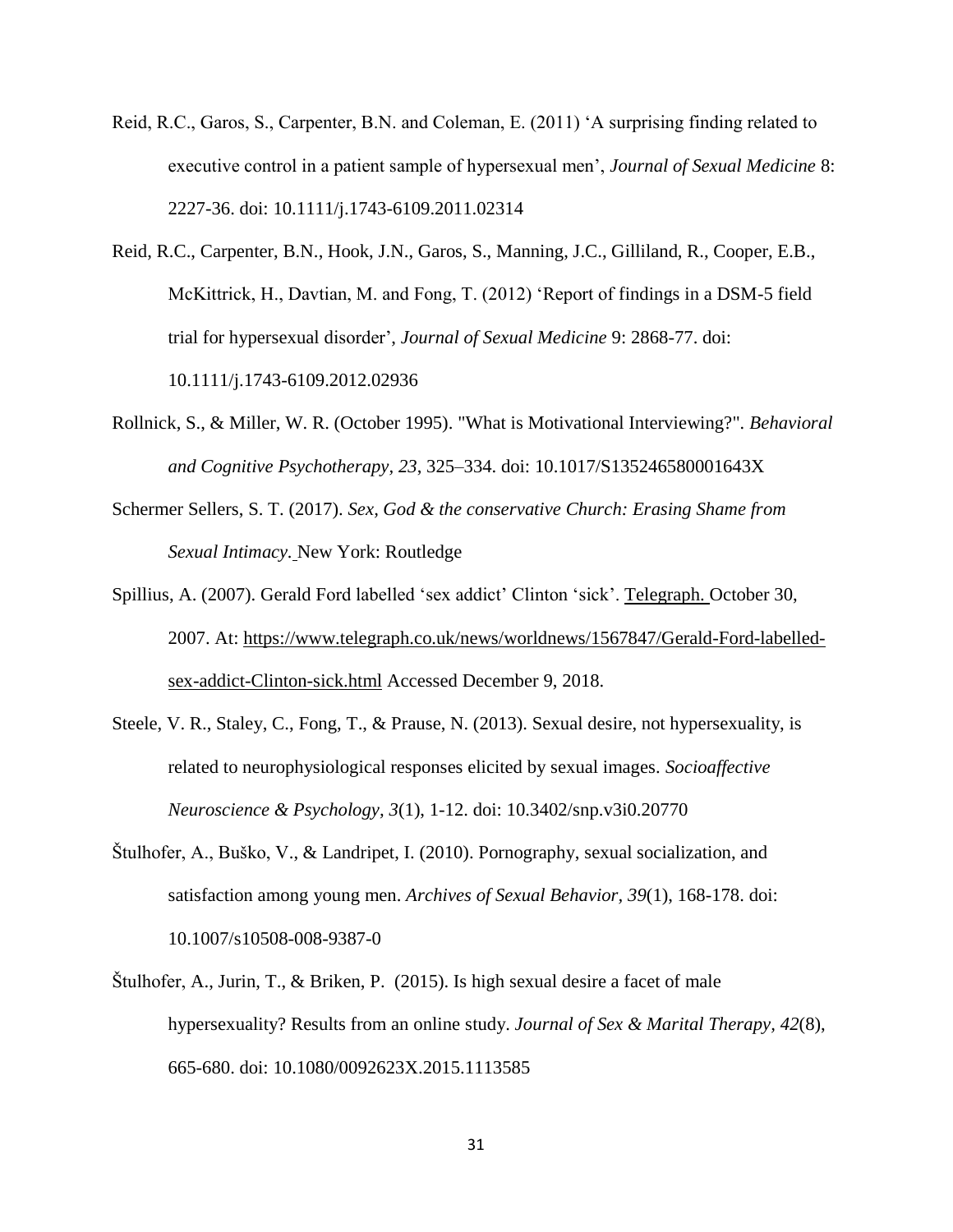- Taylor, B., & Davis, S.M. (2007). The extended PLISSIT Model for addressing the sexual wellbeing of individuals with an acquired disability or chronic illness. *Sexuality and Disability, 25*(3), 135-139. doi:10.1007/s11195-007-9044-x
- Watson, M. A., & Smith, Randy, D. (2012). Positive Porn: Educational, Medical, and Clinical Uses. *American Journal of Sexuality Education, 7*(2), 122-145. doi: *10.1080/15546128.2012.680861*
- Wery, A., Vogelaere, K., Challet-Boujo, G., Poudat, F., Cailllon, J., Lever, D., Billieux, J. & Grall-Bronnec, M. (2016). Characteristics of self-identified sexual addicts in a behavioral addiction outpatient clinic. *Journal of Behavioral Addictions, 5* (4), 623-630. doi: 10.1556/2006.5.2016.071
- Whipple, B. (2007) 'The health benefits of sexual expression', in. M Tepper and A. Fuglsang Owens (eds) *Sexual Health: Psychological Foundations (Vol 1),* Westport, CT: Praeger.
- Wilt, J., Cooper, E., Grubbs, J., Exline, J., & Pargament, K. (2016). Associations of perceived addiction to internet pornography with religious/spiritual and psychological functioning. *Sexual Addiction & Compulsivity, 23* (2-3), 215-33. doi:
- Winters, J. (2010). Hypersexual disorder: a more cautious approach. *Archives of Sexual Behavior*, *39,* 594-596. doi:10.1007/s10508-010-9607-2

10.1080/10720162.2016.1140604

Winters, J., Christoff, K., & Gorzalka, B. (2010). Dysregulated sexuality and high sexual desire: distinct constructs? *Archives of Sexual Behavior, 39*, (5), 1029-1043. doi: 10.1007/s10508-009-9591-6